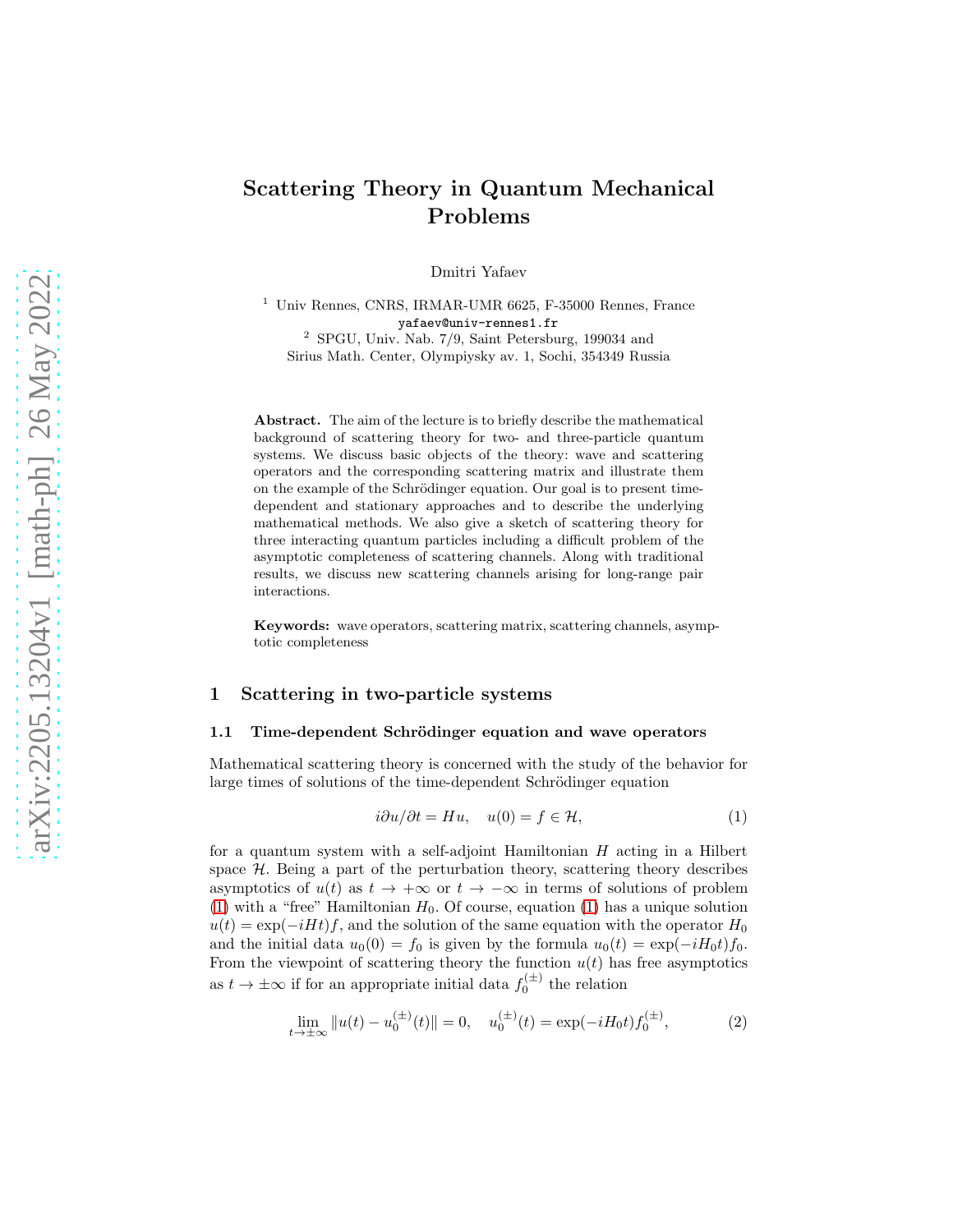#### II Dmitri Yafaev

holds. Here and everywhere a relation containing the signs " $\pm$ " is understood as two independent equalities;  $\|\cdot\|$  and  $(\cdot, \cdot)$  are the norm and the scalar product in the Hilbert space  $\mathcal{H}$ . We emphasize that initial data  $f_0^{(\pm)}$  are different for  $t \to$  $+\infty$  and  $t \to -\infty$ . Relation [\(2\)](#page-0-1) leads to a connection between the corresponding initial data  $f_0^{(\pm)}$  and f given by an equation

<span id="page-1-0"></span>
$$
f = \lim_{t \to \pm \infty} \exp(iHt) \exp(-iH_0t) f_0^{(\pm)}.
$$
 (3)

A time dependence of solutions  $u(t) = \exp(-iHt)f$  of problem [\(1\)](#page-0-0) is qualitatively different for eigenvectors  $f$  of the operator  $H$  and for initial data  $f$  orthogonal to all eigenvectors of  $H$  (scattering states). The subspaces of  $H$  spanned by all eigenvectors of the operator  $H$  and its orthogonal complement will be denoted  $\mathcal{H}_p$  and  $\mathcal{H}_c$ , respectively, so that

<span id="page-1-3"></span>
$$
\mathcal{H}_p \oplus \mathcal{H}_c = \mathcal{H}.\tag{4}
$$

If  $Hf = \lambda f$ , then  $u(t) = e^{-i\lambda t}f$ . On the contrary, for scattering states f, solution  $u(t)$  has necessarily free asymptotics [\(2\)](#page-0-1) as  $t \to \pm \infty$ . This fact is known as the asymptotic completeness.

Mathematical scattering theory requires an advanced classification of the spectrum based on measure theory. Let  $E$  be the spectral family of a self-adjoint operator  $H$ . It turns out that under fairly general assumptions, the measure  $(E(\Lambda)f, f)$  (here  $\Lambda \subset \mathbb{R}$  is an interval) is absolutely continuous for all  $f \in \mathcal{H}_c$ , that is,  $\mathcal{H}_c$  coincides with the absolutely continuous subspace of the operator H. We denote by  $H_c$  the restriction of H on  $\mathcal{H}_c$  and by  $P_c$  the orthogonal projection on this subspace. The same objects for the operator  $H_0$  will be endowed with the index "0".

Equation [\(3\)](#page-1-0) motivates the following fundamental definition. Let  $H_0$  and H be self-adjoint operators. In applications, the operator  $H_0$  is usually absolutely continuous, but the operator H may have discrete eigenvalues. The wave, or *Møller, operator*  $W^{(\pm)} = W^{(\pm)}(H, H_0)$  for the pair  $H_0$  and H is defined by the relation

<span id="page-1-1"></span>
$$
W^{(\pm)} = \operatorname*{s-lim}_{t \to \pm \infty} \exp(iHt) \exp(-iH_0t) \tag{5}
$$

provided that the corresponding strong (this means that this relation holds on all vectors  $f \in \mathcal{H}$ ) limit exists. The wave operator is isometric and enjoys the intertwining property

$$
HW^{(\pm)} = W^{(\pm)}H_0.
$$

Therefore its range  $\text{Ran} W^{(\pm)}$  is contained in the absolutely continuous subspace  $\mathcal{H}_c$  of the operator H.

The operator  $W^{(\pm)}(H, H_0)$  is said to be complete if the equation

<span id="page-1-2"></span>
$$
\operatorname{Ran} W^{(\pm)}(H, H_0) = \mathcal{H}_c \tag{6}
$$

holds. It is easy to see that the completeness of  $W^{(\pm)}(H, H_0)$  is equivalent to the existence of the "inverse" wave operator  $W^{(\pm)}(H_0, H)$ . If the wave operator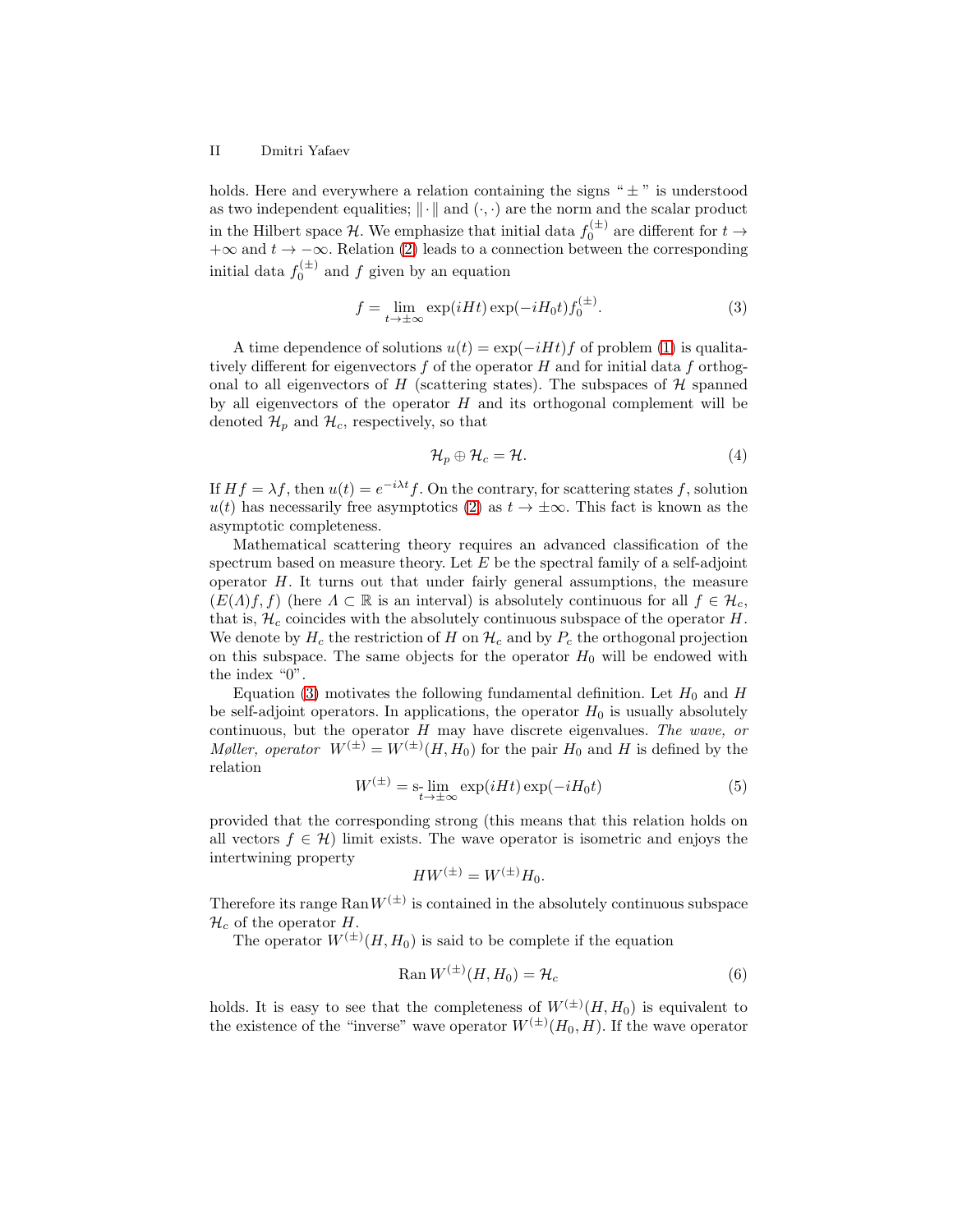$W^{(\pm)}(H, H_0)$  exists and is complete, then the operators  $H_c$  and  $H_0$  are unitarily equivalent. We emphasize that scattering theory studies not arbitrary unitary equivalence but only the "canonical" one realized by the wave operators.

Sometimes it is necessary to introduce a more general definition of wave operators for operators  $H_0$  and H acting in different spaces  $\mathcal{H}_0$  and H. Suppose that a bounded operator  $J_{\pm} : \mathcal{H}_0 \to \mathcal{H}$  is given. Then the wave operator for the triple  $H_0$ ,  $H$ ,  $J_{\pm}$  is defined by the equality

<span id="page-2-2"></span>
$$
W^{(\pm)}(H, H_0; J_{\pm}) = \sum_{t \to \pm \infty} \exp(iHt) J_{\pm} \exp(-iH_0 t). \tag{7}
$$

Properties of these wave operators are to a large extent similar to those for the particular case [\(5\)](#page-1-1).

The Schrödinger operator  $H = -\Delta + V(x)$  in the space  $\mathcal{H} = L^2(\mathbb{R}^d)$  with a real potential V decaying at infinity is a typical Hamiltonian of scattering theory. The spectrum of  $H$  consists of the continuous part covering the positive half-line and discrete negative eigenvalues. The operator H describes a particle in an external potential V or two interacting particles. Particles may either form a bound state or be asymptotically free (scattering states). Bound states correspond to eigenvalues of  $H$  while scattering states are described by solutions of the stationary Schrödinger equation

<span id="page-2-1"></span>
$$
-\Delta \psi + V(x)\psi = \lambda \psi \tag{8}
$$

for  $\lambda > 0$ . Scattering theory requires a condition

<span id="page-2-0"></span>
$$
|V(x)| \le C(1+|x|)^{-\rho} \tag{9}
$$

where at least  $\rho > 1$ . Here and below C are different positive constants whose precise values are inessential. Let  $H_0 = -\Delta$ . It turns out that under assumption [\(9\)](#page-2-0) wave operators [\(5\)](#page-1-1) for the pair  $H_0$ , H exist and are complete.

The approach discussed briefly above is called time-dependent. There exists also an alternative, stationary, approach stated in terms of solutions to stationary equation [\(8\)](#page-2-1). It is exposed in the next subsection.

## 1.2 Stationary scattering theory

As discussed in the books [\[4\]](#page-28-0), [\[5\]](#page-28-1), in scattering experiments one sends a beam of particles of energy  $\lambda > 0$  in a direction  $\omega$ . Such a beam is given by the plane wave

$$
\psi_0(x; \omega, \lambda) = \exp(ik \langle \omega, x \rangle), \quad k = \sqrt{\lambda} > 0,
$$

(which satisfies of course the free equation  $-\Delta\psi_0 = \lambda\psi_0$ ). The scattered particles are described for large distances by the outgoing spherical wave

$$
a(\hat{x}, \omega; \lambda)|x|^{-(d-1)/2} \exp(ik|x|).
$$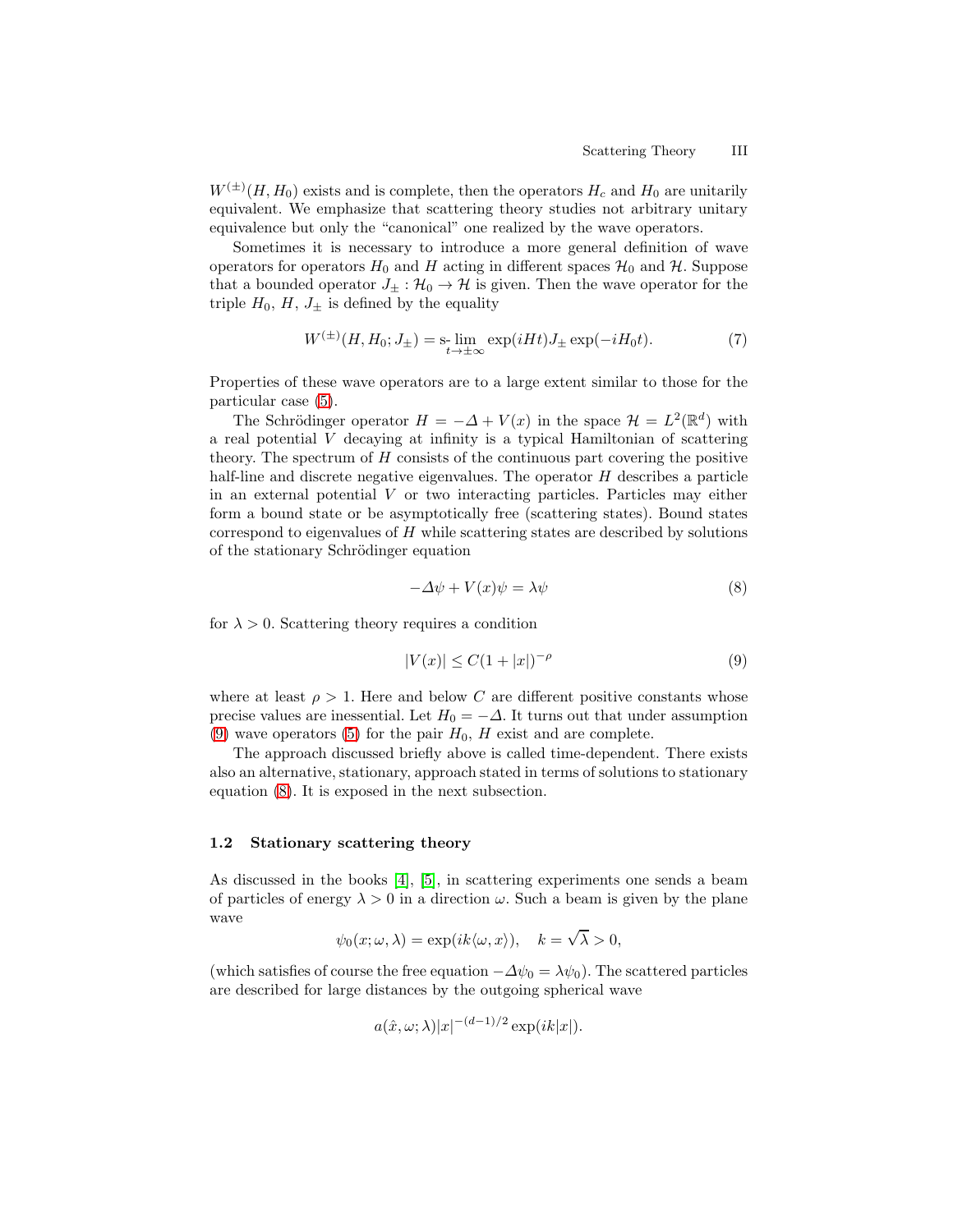## IV Dmitri Yafaev

Here  $\hat{x} = x|x|^{-1}$  is the direction of observation and the coefficient  $a(\hat{x}, \omega; \lambda)$  is known as the scattering amplitude. Thus, quantum particles subject to a potential  $V(x)$  correspond to the solution  $\psi$  of stationary Schrödinger equation [\(8\)](#page-2-1) with asymptotics

<span id="page-3-3"></span>
$$
\psi(x;\omega,\lambda) = \exp(ik\langle\omega,x\rangle) + a(\hat{x},\omega;\lambda)|x|^{-(d-1)/2}\exp(ik|x|) + o(|x|^{-(d-1)/2})
$$
(10)

at infinity. The existence of such solutions requires of course a proof. The differential scattering cross-section defined by the equation

$$
d\sigma(\hat{x}, \omega; \lambda) = |a(\hat{x}, \omega; \lambda)|^2 d\hat{x}
$$

gives us the part of particles scattered in a solid angle  $d\hat{x}$ .

Let

<span id="page-3-5"></span>
$$
H_0 = -\Delta, \quad H = H_0 + V(x) \tag{11}
$$

be operators in the space  $\mathcal{H} = L^2(\mathbb{R}^d)$ . From analytic point of view, the stationary approach relies on the existence of the boundary values (in a suitable topology) of the resolvents

$$
R_0(z) = (H_0 - zI)^{-1}
$$
 and  $R(z) = (H - zI)^{-1}$ 

as the spectral parameter  $z$  tends to the continuous spectrum coinciding with  $[0, \infty)$ . Here and below I is the identity operator. Of course, the limits  $R_0(\lambda \pm i0)$ and  $R(\lambda \pm i0)$  do not exist in the sense of the operator convergence in the space  $L^2(\mathbb{R}^d)$ , but this is true for the resolvents sandwiched by multiplication operators by sufficiently rapidly decaying functions. We set  $\langle x \rangle = \sqrt{1 + x^2}$  and use the same notation for the multiplication operator by this function of  $x$ . The key analytic result of stationary scattering theory is that the analytic operatorvalued function

<span id="page-3-1"></span>
$$
\mathcal{R}(z) = \langle x \rangle^{-r} R(z) \langle x \rangle^{-r} \tag{12}
$$

for  $r > 1/2$  is continuous in z up to the cut along the half-axis  $\mathbb{R}_+$ . This result is known as the limiting absorption principle. One first proves this result for the free resolvent  $R_0(z)$  and then extends it to  $R(z)$  using the resolvent identity

<span id="page-3-2"></span>
$$
R(z) = R_0(z) - R_0(z)VR(z) = R_0(z) - R(z)VR_0(z), \quad \Im z \neq 0,
$$
 (13)

where  $V = H - H_0$ .

Let us explain this statement for the free resolvent supposing for simplicity that  $d = 3$ . Then  $R_0(z)$  is an integral operator acting as

<span id="page-3-0"></span>
$$
(R_0(z)f)(x) = \frac{1}{4\pi|x - x'|} \int_{\mathbb{R}^3} e^{i\sqrt{z}|x - x'|} f(x') dx', \quad \Im z \neq 0,
$$
 (14)

where  $\Im \sqrt{z} > 0$ . Suppose also that  $f(x)$  is a bounded function of compact support. Then it follows from [\(14\)](#page-3-0) that

<span id="page-3-4"></span>
$$
(R_0(\lambda \pm i0)f)(x) = \frac{e^{\pm ik|x|}}{4\pi|x|} \int_{\mathbb{R}^3} e^{\mp ik\langle \hat{x}, x' \rangle} f(x') dx' + O\left(\frac{1}{|x|^2}\right), \quad k = \sqrt{\lambda}. \tag{15}
$$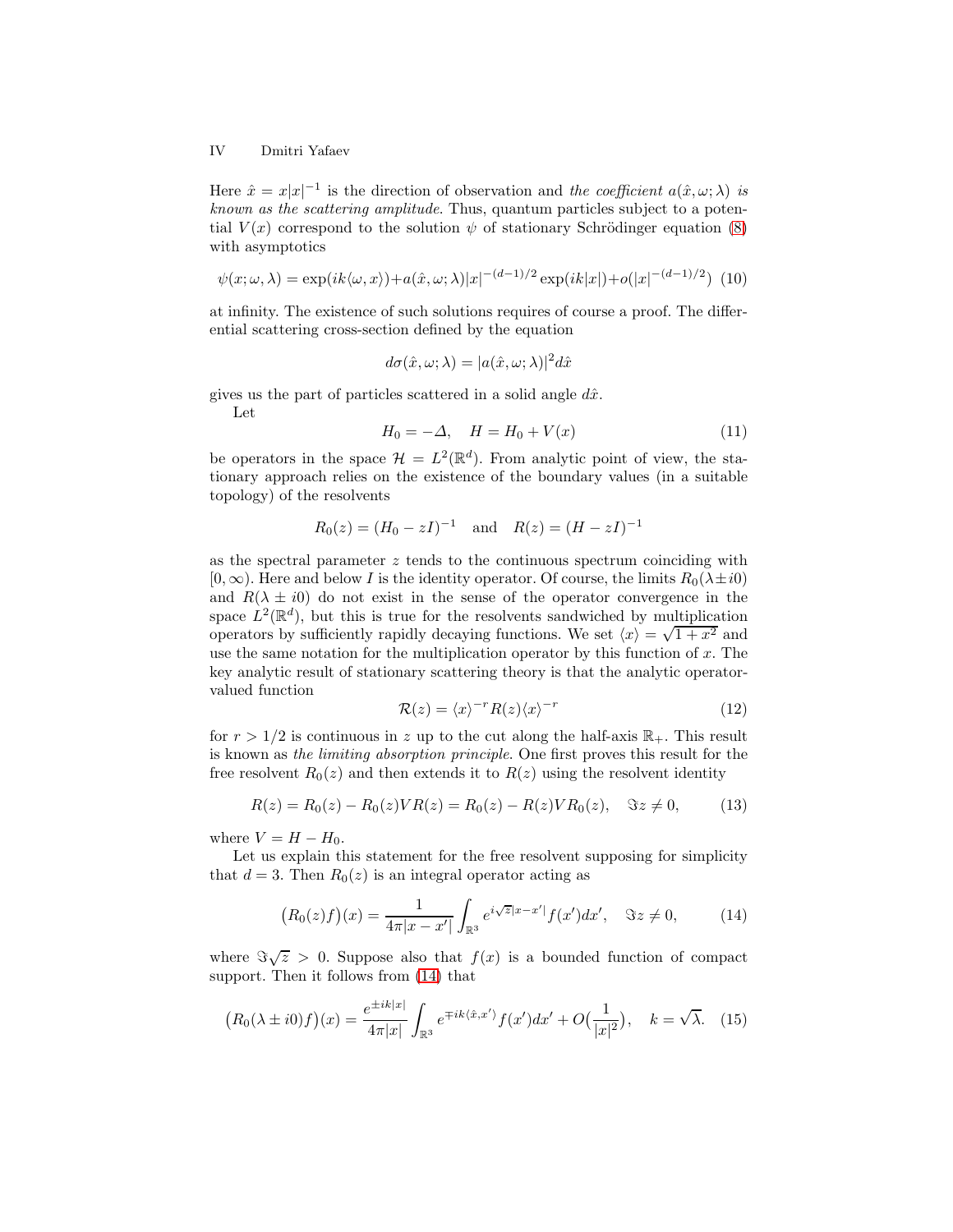Of course,  $R_0(\lambda \pm i0)f \notin L^2(\mathbb{R}^3)$ , but  $\langle x \rangle^{-r}R_0(\lambda \pm i0)f \in L^2(\mathbb{R}^3)$  if  $r > 1/2$ . This result remains true for f such that  $\langle x \rangle^r f \in L^2(\mathbb{R}^d)$  and all dimension d of the space  $\mathbb{R}^d$ .

To extend this result to operator-valued function [\(12\)](#page-3-1), one proceeds from the resolvent equation [\(13\)](#page-3-2) and write it as

<span id="page-4-0"></span>
$$
\mathcal{R}(z) = (I + \mathcal{R}_0(z)\mathcal{V})^{-1}\mathcal{R}_0(z)
$$
\n(16)

where  $\mathcal{R}_0(z) = \langle x \rangle^{-r} R_0(z) \langle x \rangle^{-r}$ ,  $r = \rho/2$  and  $B = \mathcal{V}\langle x \rangle^{\rho}$  is a bounded operator. As we have already seen, the operator-valued function  $\mathcal{R}_0(z)$  is continuous up to the positive half-line. Using the self-adjointness of the operator  $H$ , one can check that the homogeneous equation  $f+\mathcal{R}_0(z)\mathcal{V}f=0$  has only a trivial solution  $f=0$ . Since the operators  $\mathcal{R}_0(z)\mathcal{V}$  are compact, the Fredholm alternative implies the existence of the inverse operator in [\(16\)](#page-4-0). Being put together, the above results on the operator  $H_0$  yield the limiting absorption principle for the Schrödinger operator H.

In the stationary approach, one changes the time-dependent definition [\(5\)](#page-1-1) of the wave operators replacing the unitary groups by the corresponding resolvents  $R_0(z)$ ,  $R(z)$  and obtains an expression for  $W^{(\pm)}$  in terms of their boundary values. Here the limiting absorption principle plays the crucial role. In place of limits [\(5\)](#page-1-1), one studies the boundary values of the resolvents as the spectral parameter z approaches the continuous spectrum. An important advantage of the stationary approach is that it gives convenient formulas for the wave operators and the scattering matrix defined in their terms.

We will first discuss the existence of solutions  $\psi(x; \omega, \lambda)$  of equation [\(8\)](#page-2-1) with asymptotics [\(10\)](#page-3-3). Suppose that condition [\(9\)](#page-2-0) is satisfied with  $\rho > (d+1)/2$ . Using the limiting absorption principle, we can correctly define a solution  $\psi(x; \omega, \lambda)$  of equation [\(8\)](#page-2-1) by the formula

<span id="page-4-1"></span>
$$
\psi(\omega,\lambda) = \psi_0(\omega,\lambda) - R(\lambda + i0)V\psi_0(\omega,\lambda).
$$
\n(17)

Resolvent identity [\(13\)](#page-3-2) implies the Lippmann-Schwinger equation

$$
\psi(\omega,\lambda) = \psi_0(\omega,\lambda) - R_0(\lambda + i0)V\psi(\omega,\lambda)
$$

which yields (cf.  $(15)$ ) asymptotics  $(10)$  with the amplitude

<span id="page-4-2"></span>
$$
a(\theta, \omega; \lambda) = \nu_d(\lambda) \int_{\mathbb{R}^d} e^{-ik \langle \theta, x \rangle} V(x) \psi(x; \omega, \lambda) dx.
$$
 (18)

Here

<span id="page-4-3"></span>
$$
\nu_d(\lambda) = -e^{\pi i (d-3)/4} 2^{-1} (2\pi)^{-(d-1)/2} \lambda^{(d-3)/4}
$$
\n(19)

is a numerical constant; in particular,  $\nu_3 = -(4\pi)^{-1}$ . Let us now set  $\xi = \lambda^{1/2} \omega$  $(\xi)$  is the momentum variable) and consider two sets of scattering solutions

$$
\psi_{-}(x;\xi) = \psi(x;\omega,\lambda)
$$
 and  $\psi_{+}(x;\xi) = \overline{\psi(x;-\omega,\lambda)}$ .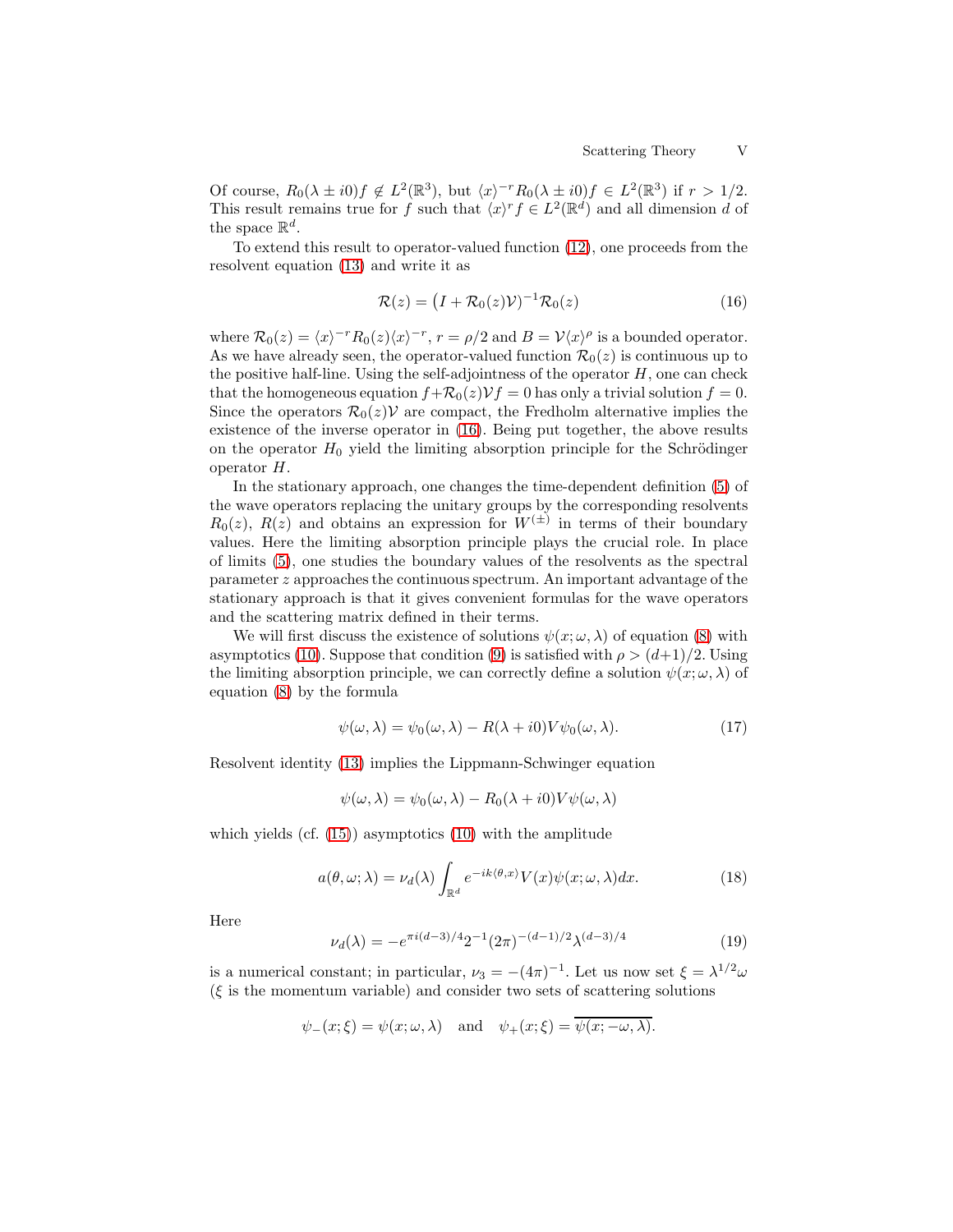#### VI Dmitri Yafaev

We define two transformations

<span id="page-5-4"></span>
$$
(\Phi_{\pm}f)(\xi) = (2\pi)^{-d/2} \int_{\mathbb{R}^d} \overline{\psi_{\pm}(x,\xi)} f(x) dx \tag{20}
$$

of the space  $L^2(\mathbb{R}^d)$  into itself. The operators  $\Phi_{\pm}$  can be regarded as *generalized* Fourier transforms, and both of them coincide with the usual Fourier transform  $\Phi_0$  if  $V = 0$ ; in this case  $\psi_{\pm}(x,\xi) = e^{i\langle x,\xi \rangle}$ . It follows from equation [\(8\)](#page-2-1) for  $\psi(\omega, \lambda)$  that under the action of  $\Phi_{\pm}$  the operator H goes over into the operator  $\Omega$  of multiplication by  $|\xi|^2$ , i.e.,

<span id="page-5-0"></span>
$$
(\Phi_{\pm}Hf)(\xi) = |\xi|^2 (\Phi_{\pm}f)(\xi). \tag{21}
$$

Moreover, with the help of equation [\(17\)](#page-4-1), it can be shown that  $\Phi_{\pm}$  is an isometry on  $\mathcal{H}_c$ , it is zero on its orthogonal complement  $\mathcal{H}_p$  and its range Ran  $\Phi_{\pm}$  =  $L^2(\mathbb{R}^d)$ . This is equivalent to equations

<span id="page-5-3"></span>
$$
\Phi_{\pm}^* \Phi_{\pm} = P_c, \quad \Phi_{\pm} \Phi_{\pm}^* = I \tag{22}
$$

where  $\Phi_{\pm}^*$  is the operator adjoint to  $\Phi_{\pm}$ . Hence any function  $f \in \mathcal{H}^{(c)}$  admits the expansion in the generalized Fourier integral

$$
f(x) = (2\pi)^{-d/2} \int_{\mathbb{R}^d} \psi_{\pm}(x,\xi) (\Phi_{\pm} f)(\xi) d\xi.
$$

The wave operators  $W^{(\pm)} = W^{(\pm)}(H, H_0)$  for pair [\(11\)](#page-3-5) admit the representation

<span id="page-5-2"></span>
$$
W^{(\pm)} = \Phi_{\pm}^* \Phi_0. \tag{23}
$$

Actually, the existence of limits [\(5\)](#page-1-1) and their properties are consequences of the results on the operators  $\Phi_{\pm}$  stated above. Indeed, using intertwining property [\(21\)](#page-5-0), we find that for an arbitrary  $f \in \mathcal{H}$  and  $\hat{f} = \Phi_0 f$ 

<span id="page-5-1"></span>
$$
||e^{iHt}e^{-iH_0t}f - \Phi_{\pm}^* \Phi_0 f|| = ||e^{-iH_0t} \Phi_0^* \hat{f} - \Phi_{\pm}^* e^{-i\Omega t} \hat{f}|| = ||(\Phi_0^* - \Phi_{\pm}^*)e^{-i\Omega t} \hat{f}||. (24)
$$

Then taking into account asymptotics [\(10\)](#page-3-3) and integrating by parts, we check that the right-hand side of [\(24\)](#page-5-1) tends to zero as  $t \to \pm \infty$ . This proves both the existence of the wave operators  $W^{(\pm)}$  and equality [\(23\)](#page-5-2). The completeness of  $W^{(\pm)}$  follows from equation [\(23\)](#page-5-2) and the first equation [\(22\)](#page-5-3). The second equality [\(22\)](#page-5-3) is equivalent to the isometricity of  $W^{(\pm)}$ .

Formula [\(23\)](#page-5-2) is an example of a stationary representation for the wave operator. It formally implies that

$$
W^{(\pm)}\psi_0(\omega,\lambda) = \psi_{\pm}(\omega,\lambda),
$$

which means that each wave operator establishes a one-to-one correspondence between eigenfunctions of the continuous spectra of the operators  $H_0$  and  $H$ .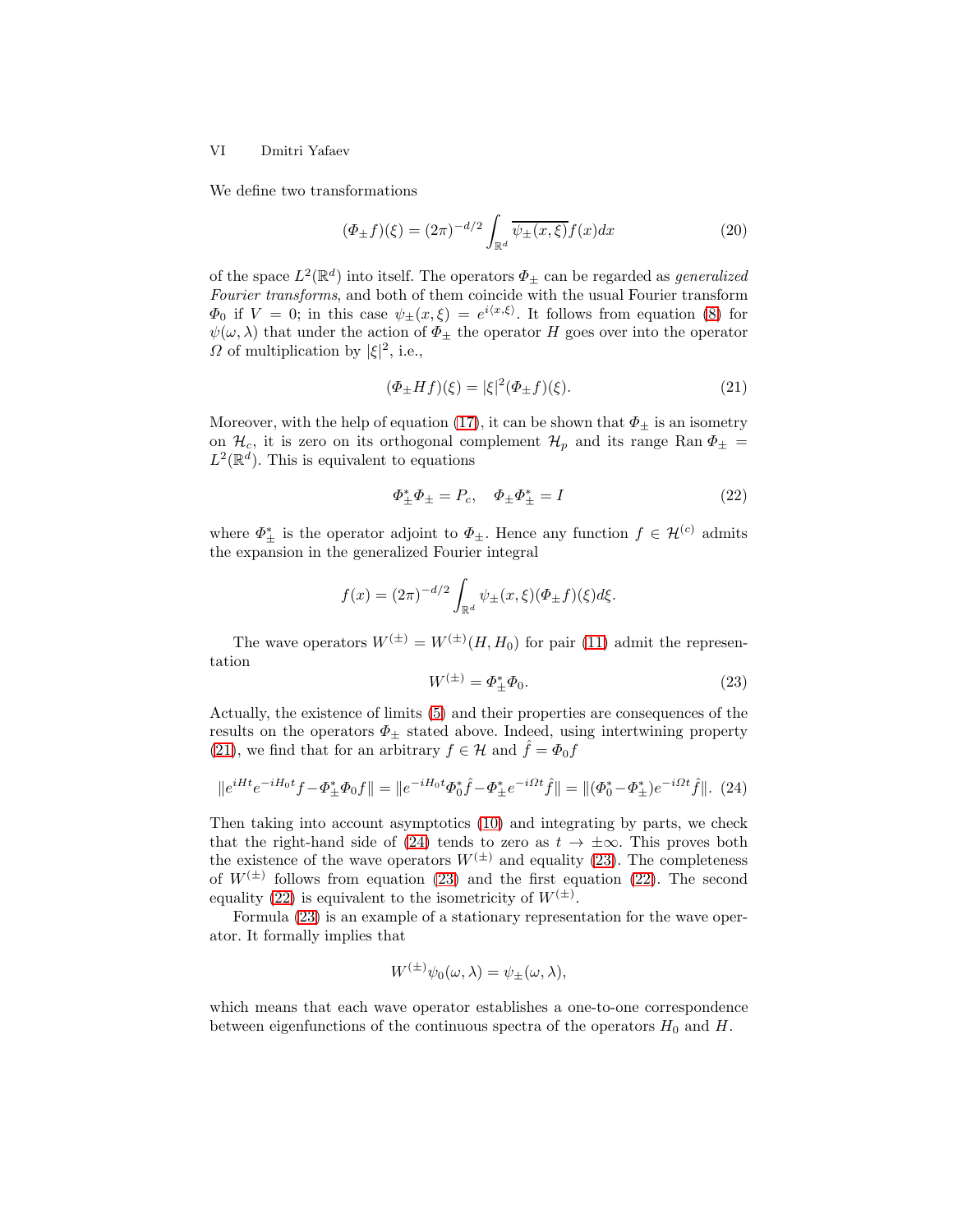#### 1.3 Cook's criterion and smooth method

Let us now give elementary arguments showing that wave operators [\(5\)](#page-1-1) for pairs [\(11\)](#page-3-5) exist. Observe that

<span id="page-6-4"></span>
$$
\frac{d}{dt}e^{iHt}e^{-iH_0t}f = ie^{iHt}Ve^{-iH_0t}f, \quad V = H - H_0,\tag{25}
$$

and hence limit [\(5\)](#page-1-1) exists if the condition (Cook's criterion)

<span id="page-6-2"></span>
$$
\int_0^{\pm\infty} \|V \exp(-iH_0 t)f\| dt < \infty \tag{26}
$$

is satisfied at least for vectors f in some set dense in the Hilbert space  $\mathcal{H} =$  $L^2(\mathbb{R}^d)$ . We suppose  $\hat{f} := \Phi_0 f \in C_0^{\infty}(\mathbb{R}^d \setminus \{0\})$  so that  $\hat{f}(\xi) = 0$  in some ball  $|\xi| \leq a$ . Let  $\chi_b$  be the characteristic function of the ball  $\{x \in \mathbb{R}^d : |x| \leq b\}$  and note that

<span id="page-6-1"></span>
$$
||V \exp(-iH_0 t)f|| \le ||V|| ||\chi_{a|t|} \exp(-iH_0 t)f|| + ||V(1 - \chi_{a|t|})|| ||f||. \tag{27}
$$

Asymptotic behavior of the integral

<span id="page-6-0"></span>
$$
\left(\exp(-iH_0t)f\right)(x) = (2\pi)^{-d/2} \int_{\mathbb{R}^d} e^{i\langle x,\xi\rangle} e^{-i|\xi|^2 t} \hat{f}(\xi) d\xi \tag{28}
$$

is determined by stationary points  $\xi$  where  $x - 2\xi t = 0$ . Therefore for  $|x| \le a|t|$ , we can integrate n times by parts in  $(28)$  which, for all n, yields estimates

$$
|(\exp(-iH_0t)f)(x)| \le C_n(f)(1+|t|)^{-n}
$$

with some positive constants  $C_n(f)$ . It follows that the first term on the right in [\(27\)](#page-6-1) tends to zero as  $|t| \to \infty$  faster than any power of  $|t|^{-1}$ . The second term on the right is  $O(|t|^{-\rho})$  due to condition [\(9\)](#page-2-0). Since  $\rho > 1$ , this implies the convergence of integral [\(26\)](#page-6-2) and hence the existence of the wave operators  $W^{\pm}(H, H_0)$ .

We emphasize that this simple result relies on expression [\(28\)](#page-6-0) for the evolution operator exp( $-iH_0t$ ). For the operator exp( $-iHt$ ), such an explicit expression does not exist so that the existence of the wave operators  $W^{(\pm)}(H_0, H)$ , and hence of the completeness of  $W^{(\pm)}(H, H_0)$ , require non-trivial mathematical tools. There are two essentially different analytic approaches in scattering theory: the trace-class and smooth methods.

The first of them is basic in the abstract theory of operators. The fundamental result of this method is the Kato-Rosenblum theorem. It states that if the difference  $V = H - H_0$  of the operators  $H_0$  and H is trace class (roughly speaking, this means that  $V$  is well approximated by operators of finite rank), then the wave operators  $W^{(\pm)}(H, H_0)$  exist and are complete.

The smooth method that will be used below, we discuss in more details. A bounded operator  $K$  is called  $H$ -smooth if

<span id="page-6-3"></span>
$$
\int_{-\infty}^{\infty} \|K \exp(-iHt)f\|^2 dt \le C \|f\|^2 \tag{29}
$$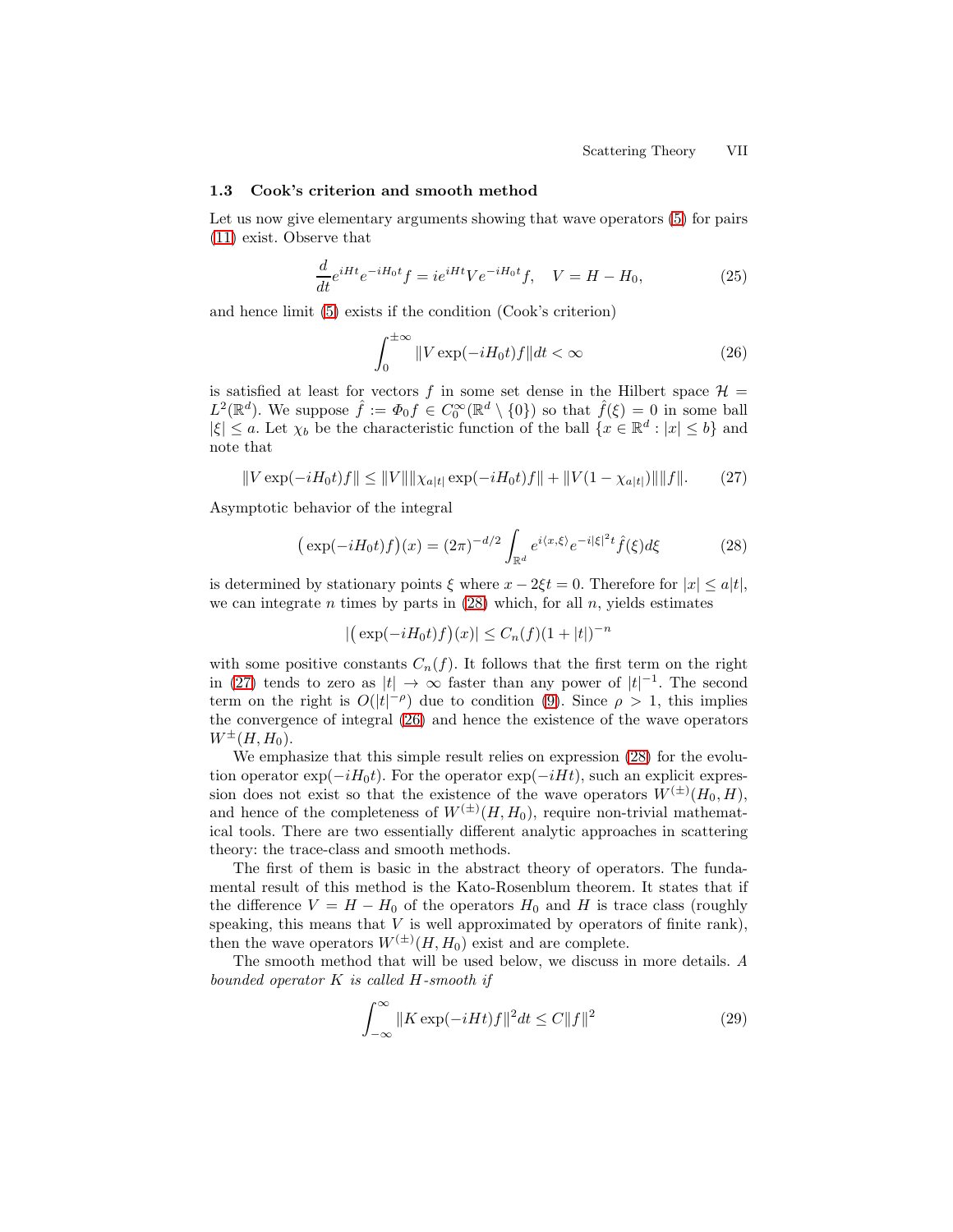VIII Dmitri Yafaev

for all  $f \in \mathcal{H}$ . It is important that this definition can be equivalently reformulated in terms of the resolvents. Thus,  $K$  is  $H$ -smooth if and only if

<span id="page-7-0"></span>
$$
\sup_{\lambda \in \mathbb{R}, \varepsilon > 0} \| K \big( R(\lambda + i\varepsilon) - R(\lambda - i\varepsilon) \big) K^* \| < \infty. \tag{30}
$$

Using definition  $(29)$ , it is easy to show that the wave operators  $(5)$  exist and are complete if

$$
V = KK_0^*
$$

where the operators  $K_0$  and  $K$  are  $H_0$ - and  $H$ -smooth, respectively. Indeed, it follows from relation [\(25\)](#page-6-4) that

$$
\left| (e^{iHt_2}e^{-iH_0t_2}f_0,f) - (e^{iHt_1}e^{-iH_0t_1}f_0,f) \right|^2 = \left| \int_{t_1}^{t_2} (K_0e^{-iH_0t}f_0, Ke^{-iHt}f)dt \right|^2
$$
  

$$
\leq \int_{t_1}^{t_2} ||K_0e^{-iH_0t}f_0||^2 dt \int_{t_1}^{t_2} ||Ke^{-iHt}f||^2 dt.
$$

The first integral on the right tends to zero as  $t_1, t_2 \to \infty$  because the operator  $K_0$  is  $H_0$ -smooth. According to [\(29\)](#page-6-3) the second integral is estimated by  $C||f||^2$ which proves the existence of the strong (not only weak) limit in  $(5)$ . Moreover, under the assumptions above the wave operators  $W^{(\pm)}(H, H_0)$  are unitary.

In applications, the assumption of  $H$ -smoothness of an operator  $K$  imposes too stringent conditions on the operator  $H$ . In particular, it excludes its eigenvalues. This drawback can be remedied by the notion of local  $H$ -smoothness which looks as a direct generalization of the global notion: an operator  $K$  is smooth on an interval  $\Lambda \subset \mathbb{R}$  if the operator  $KE(\Lambda)$  is H-smooth. A sufficient condition for H-smoothness on  $\Lambda$  is given by estimate [\(30\)](#page-7-0) where  $\lambda$  is restricted on this interval.

Let us specifically consider the pair of operators [\(11\)](#page-3-5) with a potential  $V(x)$ satisfying condition [\(9\)](#page-2-0) for some  $\rho > 1$ . The limiting absorption principle discussed in Sect. 1.2 shows that the operator  $\langle x \rangle^{-r}$  for  $r > 1/2$  is H- and, in particular,  $H_0$ - smooth on any compact subinterval of  $\mathbb{R}_+$ . As explained above, this yields the existence and completeness of the wave operators  $W^{(\pm)}(H, H_0)$ .

Consistent presentations of the theory exposed in the previous subsections can be found in the books [\[6\]](#page-28-2) and [\[11\]](#page-28-3).

#### 1.4 Scattering matrix

Along with the wave operators, an important role in scattering theory is played by the scattering operator defined by an equation

<span id="page-7-1"></span>
$$
\mathbf{S} = \mathbf{S}(H, H_0) = W^{(+)}(H, H_0)^* W^{(-)}(H, H_0). \tag{31}
$$

The operator **S** commutes with  $H_0$ , i.e.,  $\mathbf{S}H_0 = H_0\mathbf{S}$ , and it is unitary provided the wave operators  $W^{(\pm)}(H, H_0)$  exist and are complete. The scattering operator  $\mathbf{S}(H, H_0)$  connects the asymptotics of the solutions of equation [\(1\)](#page-0-0) as  $t \to -\infty$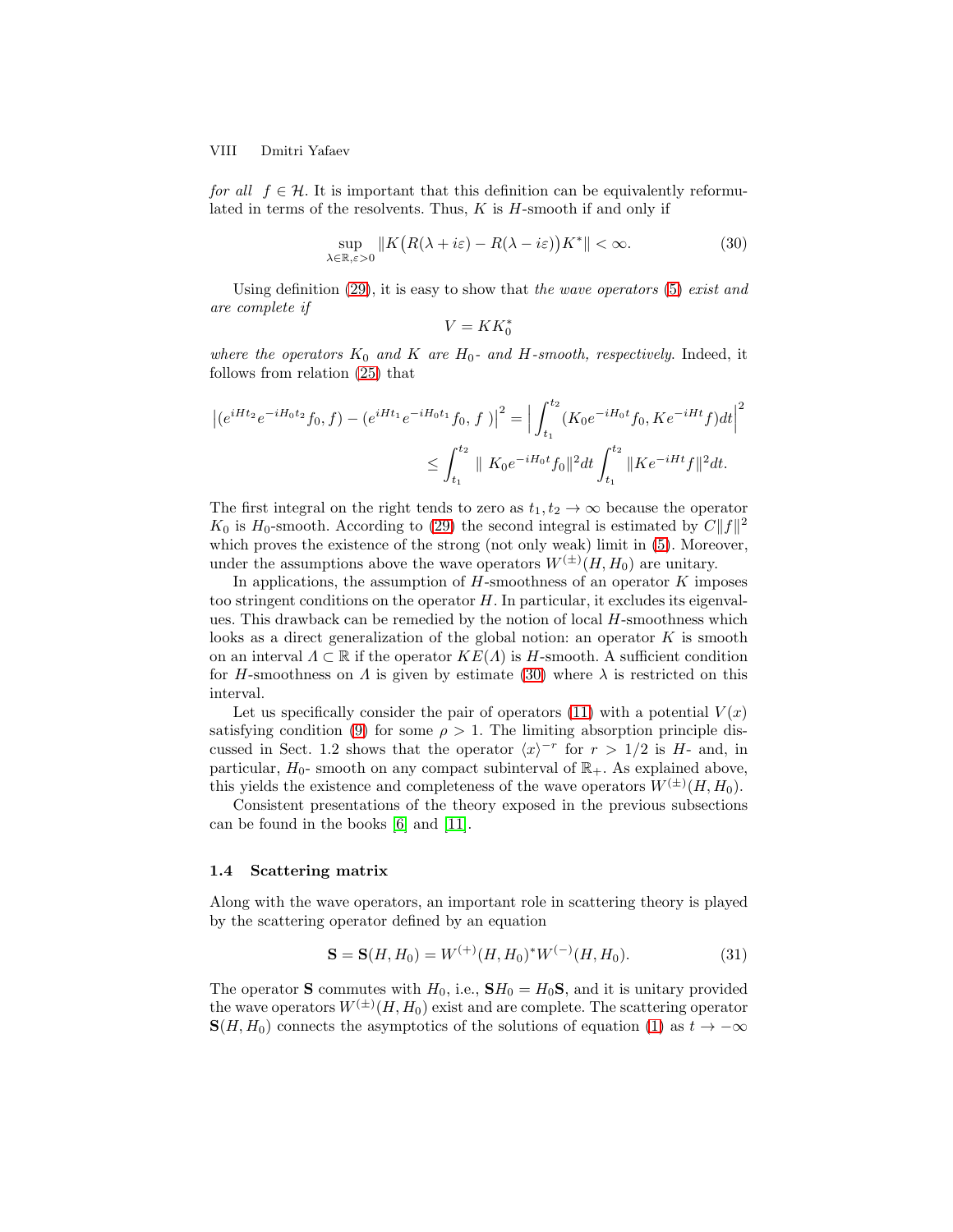and as  $t \to +\infty$  in terms of the free problem, that is,  $S(H, H_0) : f_0^{(-)} \to$  $f_0^{(+)}$  where  $f_0^{(\pm)}$  are the same as in equation [\(2\)](#page-0-1). Below we consider the pair of operators [\(11\)](#page-3-5) under assumption [\(9\)](#page-2-0) where  $\rho > 1$ .

Recall that the operator  $H_0 = -\Delta$  can be diagonalized by the classical Fourier transform  $\Phi_0$ :  $(\Phi_0 H_0 f)(\xi) = |\xi|^2 (\Phi_0 f)(\xi)$ . The spectral representation of the operator  $H_0$  is obtained from the momentum one by a change of variables. Actually, let the operator  $F_0$  be defined by the equality

<span id="page-8-0"></span>
$$
(F_0 f)(\omega; \lambda) = 2^{-1/2} \lambda^{(d-2)/4} (\Phi_0 f)(\lambda^{1/2} \omega), \quad \lambda > 0, \ \omega \in \mathbb{S}^{d-1}.
$$
 (32)

The operator  $F_0$  maps unitarily the space  $L^2(\mathbb{R}^d)$  onto the space  $L^2(\mathbb{R}_+;\mathbb{N})$  of vector-valued functions with values in the space  $\mathbb{N} = L^2(\mathbb{S}^{d-1})$ . The operator  $F_0$ diagonalizes  $H_0$ , that is, the operator  $F_0H_0F_0^*$  acts in the space  $L^2(\mathbb{R}_+;\mathbb{N})$  as multiplication by  $\lambda$ :

$$
(F_0H_0f)(\lambda) = \lambda (F_0f)(\lambda).
$$

By definition [\(32\)](#page-8-0), we have

$$
(F_0 f)(\lambda) = \Gamma_0(\lambda) f
$$

where

<span id="page-8-2"></span>
$$
(T_0(\lambda)f)(\omega) = 2^{-1/2}\lambda^{(d-2)/4}(2\pi)^{-d/2} \int_{\mathbb{R}^d} \exp\left(-i\lambda^{1/2}\langle x,\omega\rangle\right) f(x)dx. \tag{33}
$$

The operator  $\Gamma_0(\lambda)$  is well defined, for example, on the Schwartz class and according to the Sobolev trace theorem, for any  $r > 1/2$ , the operator  $\Gamma_0(\lambda)\langle x \rangle^{-r}$ :  $L^2(\mathbb{R}^d) \to L^2(\mathbb{S}^{d-1})$  is bounded and compact. A link of  $\Gamma_0(\lambda)$  with the spectral family of the operator  $H_0$  and its resolvent is given by the formula

<span id="page-8-3"></span>
$$
||\Gamma_0(\lambda)f||^2 = \frac{d(E_0(\lambda)f,f)}{d\lambda} = \frac{1}{2\pi i} \lim_{\varepsilon \to 0} \left( (R_0(\lambda + i\varepsilon)f,f) - (R_0(\lambda + i\varepsilon)f,f) \right). (34)
$$

Since the operator **S** commutes with  $H_0$ , it reduces to multiplication by an operator-valued function  $S(\lambda) = S(\lambda; H, H_0) : \mathbb{N} \to \mathbb{N}$  in the spectral representation of the operator  $H_0$ :

<span id="page-8-4"></span>
$$
(F_0 \mathbf{S} f)(\lambda) = S(\lambda)(F_0 f)(\lambda), \quad \lambda > 0.
$$
\n(35)

The unitary operator  $S(\lambda)$  is known as the scattering matrix. The scattering operator and the scattering matrix are usually of great interest in mathematical physics problems, because they connect the "initial" and the "final" characteristics of the process directly, bypassing its consideration for finite times.

Let us obtain a representation

<span id="page-8-1"></span>
$$
S(\lambda) = I - 2\pi i \Gamma_0(\lambda) (V - VR(\lambda + i0)V) \Gamma_0^*(\lambda)
$$
\n(36)

for the scattering matrix in terms of boundary values  $R(\lambda + i0)$  of the resolvent of the operator H. According to the limiting absorption principle the right-hand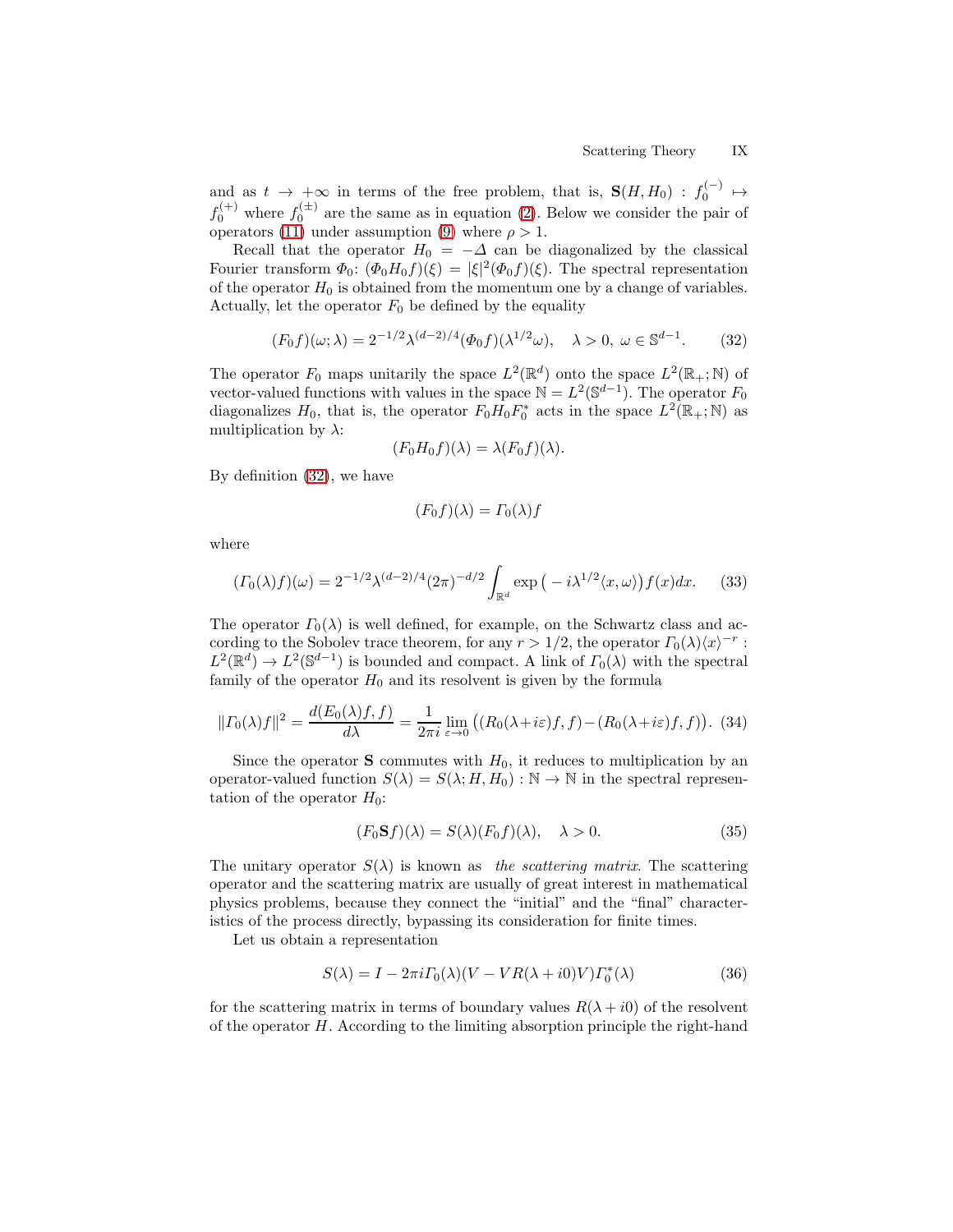## X Dmitri Yafaev

side of [\(36\)](#page-8-1) is correctly defined as a bounded operator in the space N. It follows from definition [\(31\)](#page-7-1) of the scattering operator and representation [\(23\)](#page-5-2) for the wave operators that

$$
\mathbf{S}=\varPhi_0^*\varPhi_+\varPhi_-^*\varPhi_0
$$

whence

<span id="page-9-0"></span>
$$
(\Phi_{+}f)(\lambda) = S(\lambda)(\Phi_{-}f)(\lambda). \tag{37}
$$

Let us write definitions  $(17)$ ,  $(20)$  as

$$
(\Phi_{\pm} f)(\sqrt{\lambda}\omega) = (2\pi)^{-d/2} \big(f, (I - R(\lambda \mp i0)V)\psi_0(\sqrt{\lambda}\omega)\big),
$$

or using notation [\(33\)](#page-8-2), as

$$
(\Phi_{\pm} f)(\lambda) = \Gamma_0(\lambda)(I - VR(\lambda \pm i0))f =: \Gamma_{\pm}(\lambda)f.
$$

Therefore [\(37\)](#page-9-0) is equivalent to the equation

$$
\Gamma_+(\lambda)f = S(\lambda)\Gamma_-(\lambda)f.
$$

We have to show that this equation is satisfied by operator  $(36)$ , that is,

$$
\begin{aligned} \Gamma_0(\lambda) (I - VR(\lambda + i0)) \\ &= \left( I - 2\pi i \Gamma_0(\lambda) (V - VR(\lambda + i0)V) \Gamma_0^*(\lambda) \right) \Gamma_0(\lambda) (I - VR(\lambda - i0)). \end{aligned}
$$

Observe that both sides here contain the common left factor  $\Gamma_0(\lambda)$  which can be neglected. Using identity [\(34\)](#page-8-3) for  $\Gamma_0(\lambda)^* \Gamma_0(\lambda)$ , we see that it suffices to check the relation

<span id="page-9-1"></span>
$$
R(\lambda + i0) - R(\lambda - i0) = (I - R(\lambda + i0)V)(R_0(\lambda + i0) - R_0(\lambda - i0))(I - VR(\lambda - i0)).
$$
\n(38)

In view of the limiting absorption principle we can replace here  $\lambda \pm i0$  by  $\lambda \pm i\varepsilon$ for  $\varepsilon > 0$ . Then [\(38\)](#page-9-1) is a direct consequence of the resolvent identity [\(13\)](#page-3-2) and of the Hilbert identity

$$
R(\lambda + i\varepsilon) - R(\lambda - i\varepsilon) = 2i\varepsilon R(\lambda + i\varepsilon)R(\lambda - i\varepsilon).
$$

This concludes the proof of representation [\(36\)](#page-8-1).

Putting together representations [\(18\)](#page-4-2) and [\(36\)](#page-8-1), we see that  $S(\lambda) - I$  is the integral operator whose kernel is the scattering amplitude:

$$
(S(\lambda)f)(\theta)=f(\theta)+2i\lambda^{1/2}\overline{\nu_d(\lambda)}\int_{\mathbb{S}^{d-1}}a(\theta,\omega;\lambda)f(\omega)d\omega
$$

where the numerical factor  $\nu_d(\lambda)$  is given by [\(19\)](#page-4-3). Note that the operator  $S(\lambda) - I$ is compact.

It follows that the spectrum of the operator  $S(\lambda)$  consists of eigenvalues of finite multiplicity, except possibly the point 1, lying on the unit circle and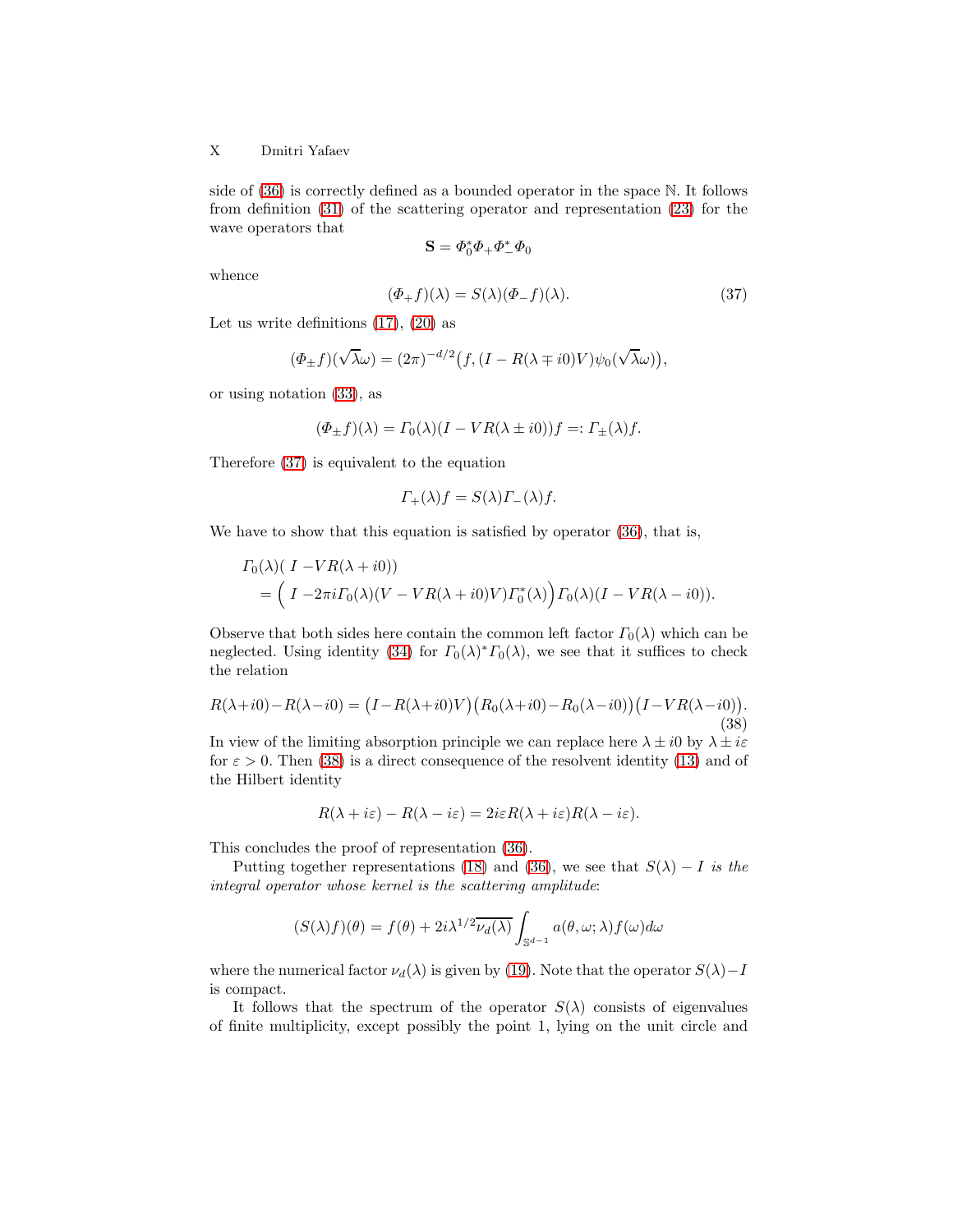accumulating to the point 1 only. Eigenvalues of  $S(\lambda)$  play the role of scattering phases or shifts considered often for radial potentials  $V(x) = V(|x|)$ .

The scattering amplitude is singular on the diagonal  $\theta = \omega$  only. This singularity is stronger for potentials with slower decay at infinity (for  $\rho$  smaller). If  $\rho > (d+1)/2$ , then the operator  $S(\lambda) - I$  belongs to the Hilbert-Schmidt class. In this case the total scattering cross section

$$
\sigma(\omega;\lambda)=\int_{\mathbb{S}^{d-1}}|a(\theta,\omega;\lambda)|^2d\theta
$$

is finite for all energies  $\lambda > 0$  and all incident directions  $\omega \in \mathbb{S}^{d-1}$ . If  $\rho > d$ , then the operator  $S(\lambda) - I$  belongs to the trace class. In this case, the scattering amplitude  $a(\theta, \omega; \lambda)$  is a continuous function of  $\theta, \omega \in \mathbb{S}^{d-1}$  (and  $\lambda > 0$ ). The unitarity of the operator  $S(\lambda)$  implies the optical theorem

$$
\sigma(\omega;\lambda) = \lambda^{-1/2} \Im(\nu_d^{-1}(\lambda) a(\omega,\omega;\lambda)).
$$

Using resolvent identity [\(13\)](#page-3-2), one deduces from equation [\(36\)](#page-8-1) the Born expansion

<span id="page-10-2"></span>
$$
S(\lambda) = I - 2\pi i \sum_{n=0}^{\infty} (-1)^n \Gamma_0(\lambda) V (R_0(\lambda + i0)V)^n \Gamma_0^*(\lambda).
$$
 (39)

This series is norm-convergent for small potentials V and for high energies  $\lambda$ .

A sufficiently detailed presentation of mathematical theory of the scattering matrix is given in Chapter 8 of the book [\[11\]](#page-28-3).

## 1.5 Long-range interactions

Potentials  $V(x)$  decaying at infinity as the Coulomb potential

$$
V(x) = \kappa |x|^{-1}, \quad d \ge 3,
$$

or slower are called long-range. More precisely, it is required that

<span id="page-10-0"></span>
$$
|\partial^{\alpha}V(x)| \le C_{\alpha}(1+|x|)^{-\rho-|\alpha|}, \quad \rho \in (0,1], \tag{40}
$$

for all derivatives  $\partial^{\alpha}V(x)$  of V up to some order. In the long-range case the wave operators  $W^{(\pm)}(H, H_0)$  do not exist, and the asymptotic dynamics  $\exp(-iH_0t)$ in definition [\(5\)](#page-1-1) should be properly modified. It can be done in a time-dependent way either in the coordinate or momentum representations. For example, in the coordinate representation the free evolution  $\exp(-iH_0t)$  should be replaced by unitary operators  $U_0(t)$  defined by

<span id="page-10-1"></span>
$$
(U_0(t)f)(x) = \exp(i\Xi(x,t))(2it)^{-d/2}\hat{f}(x/(2t)),
$$
\n(41)

where  $\hat{f}$  is the Fourier transform of f. For short-range potentials we can set  $\mathcal{Z}(x,t) = (4t)^{-1}|x|^2$ . In the long-range case the phase function  $\mathcal{Z}(x,t)$  is chosen as a (perhaps, approximate) solution of the eikonal equation

<span id="page-10-3"></span>
$$
\frac{\partial \mathcal{Z}}{\partial t} + |\nabla \mathcal{Z}|^2 + V = 0. \tag{42}
$$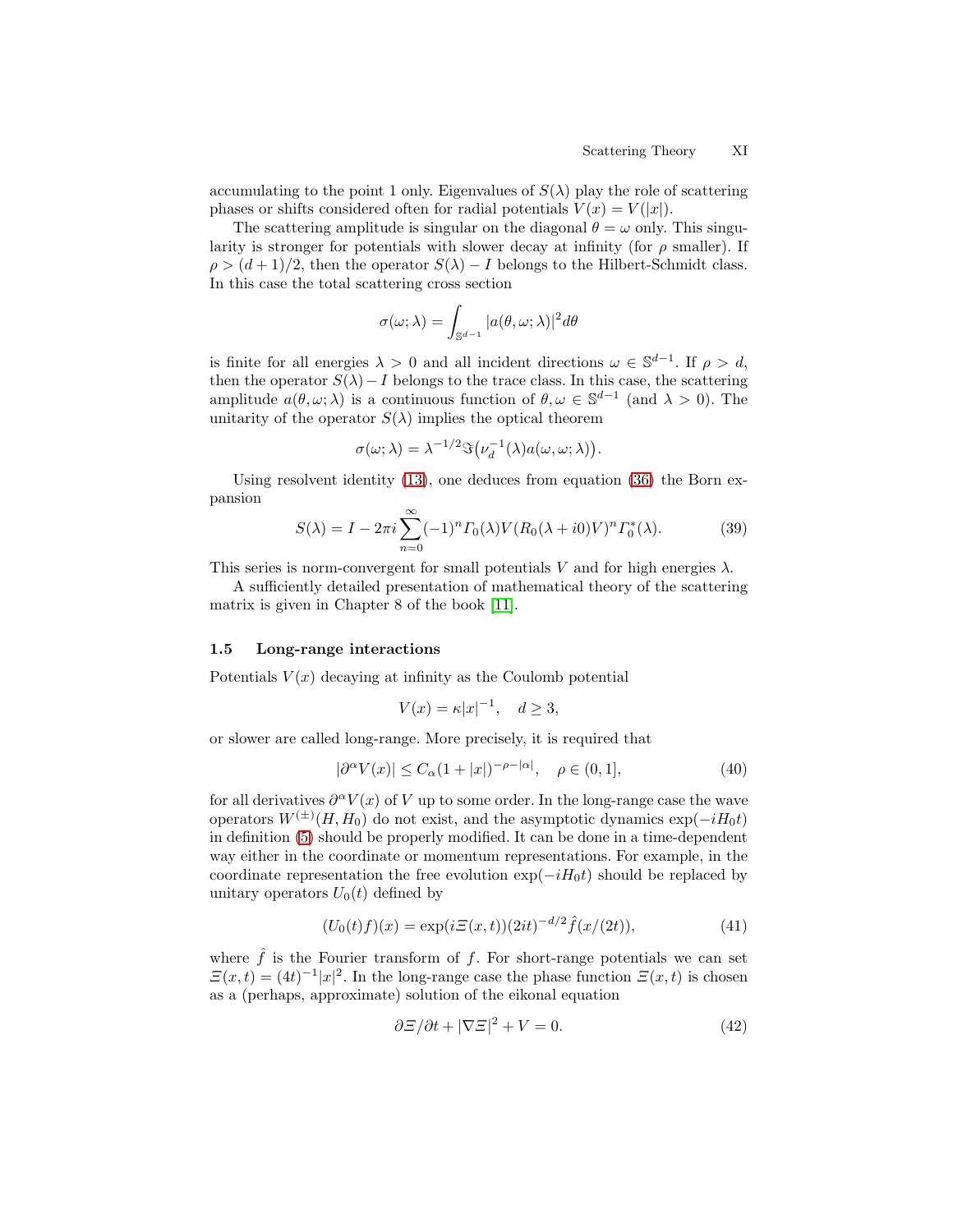XII Dmitri Yafaev

In particular, we can set

<span id="page-11-4"></span>
$$
\Xi(x,t) = (4t)^{-1}|x|^2 - t \int_0^1 V(sx)ds \tag{43}
$$

if  $\rho > 1/2$  in condition [\(40\)](#page-10-0). For the Coulomb potential, we have

$$
\Xi(x,t) = (4t)^{-1}|x|^2 - \kappa t |x|^{-1} \ln|t|
$$

(the singularity at  $x = 0$  is inessential here). According to [\(41\)](#page-10-1) both in shortand long-range cases solutions  $(U_0(t)f)(x)$  of the time-dependent Schrödinger equation "live" in a region of the configuration space where  $|x|$  is of order  $|t|$ . Long-range potentials change only asymptotic phases  $\exp(i\Xi(x,t))$  of these solutions. Using the Cook criterion, one can easily prove that, with definition [\(41\)](#page-10-1), the modified wave operators

<span id="page-11-3"></span>
$$
W^{(\pm)} = \mathbf{s}_{\substack{t \to \pm \infty}} \exp(iHt)U_0(t) \tag{44}
$$

exist. As in the short-range case, the operators  $W^{(\pm)}$  are isometric and enjoy the intertwining property [\(8\)](#page-2-1). Asymptotic completeness [\(6\)](#page-1-2) also remains true. In view of equality [\(41\)](#page-10-1) this means that, for all  $f \in \mathcal{H}_c$ ,

<span id="page-11-0"></span>
$$
(\exp(-iHt)f)(x) = \exp(i\Xi(x,t))(2it)^{-d/2}\hat{f}(x/(2t)) + \varepsilon(x,t),\tag{45}
$$

where  $\varepsilon(x,t) \to 0$  as  $t \pm \infty$  in the space  $L^2(\mathbb{R}^d)$ . Thus, both for short- and longrange potentials, solutions  $(\exp(-iHt)f)(x)$  of the time-dependent Schrödinger equations "live" in the region where  $|x| \sim |t|$ , that is,  $|x|$  and  $|t|$  are of the same order. Only the phase factors in [\(45\)](#page-11-0) are changed.

For long-range potentials, a proof of the asymptotic completeness is a substantial mathematical problem. Below we briefly describe one of its solutions exposed more thoroughly in Chapter 4 of [\[10\]](#page-28-4). The crucial difference with the short-range case is that now the Schrödinger operator  $H$  cannot be treated as a perturbation of the kinetic energy operator  $H_0$ . In particular, this means that although the limiting absorption principle (see Sect. 1.2) remains true, its proof cannot be deduced from that for the operator  $H_0$ .

It now relies on a commutator method. Let us illustrate this method by the following elementary assertion. Suppose that

<span id="page-11-1"></span>
$$
||Gf||^2 \le i(|H, B|f, f) + ||Kf||^2, \quad f \in \mathcal{H}, \tag{46}
$$

where B is a bounded operator, the commutator  $[H, B] := HB - BH$  and K is H-smooth. Then G is also H-smooth. Indeed, it follows from [\(46\)](#page-11-1) that for all f and any  $T > 0$ 

<span id="page-11-2"></span>
$$
\int_{-T}^{T} \|Ge^{-iHt}f\|^2 dt \leq i \int_{-T}^{T} ([H,B]e^{-iHt}f, e^{-iHt}f)dt + \int_{-T}^{T} \|Ke^{-iHt}f\|^2 dt. \tag{47}
$$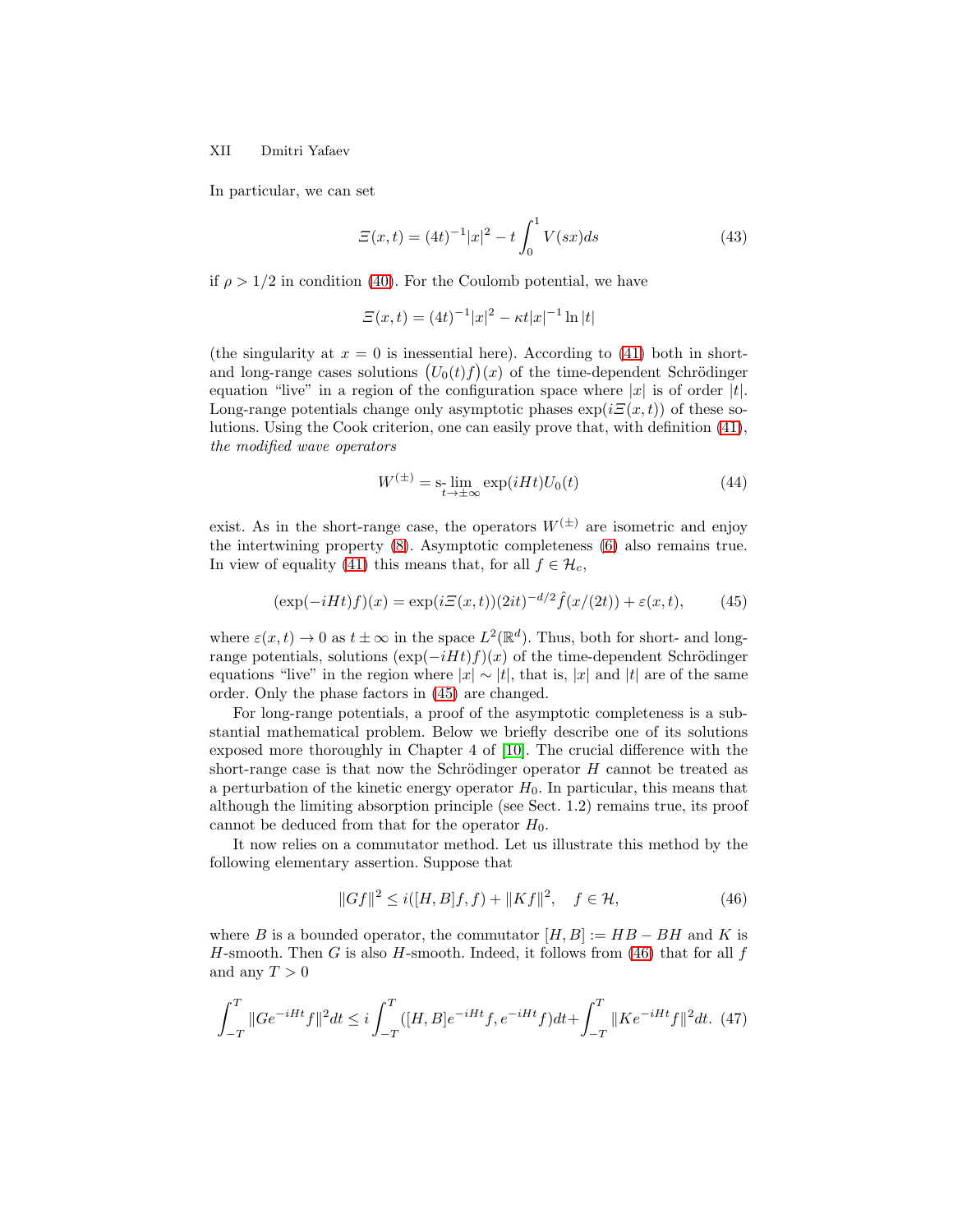The first term in the right-hand side equals

$$
\int_{-T}^{T} d(Be^{-iHt}f, e^{-iHt}f)/dt \, dt = (Be^{-iHt}f, e^{-iHt}f)\Big|_{-T}^{T},
$$

and hence is bounded by  $2||B|| ||f||^2$ . In view of the H-smoothness of the operator K, the second term on the right in [\(47\)](#page-11-2) is bounded by  $C||f||^2$ , so that the lefthand side of [\(47\)](#page-11-2) admits the same estimate. This result is of interest already in the case  $K = 0$ . Moreover, it allows one to find new H-smooth operators G given an  $H$ -smooth operator  $K$ .

In applications to Schrödinger operators, one has to consider the commutator of H with the generator of dilations

$$
A = -i \sum_{j=1}^{d} (x_j \partial_j + \partial_j x_j)
$$

which is an unbounded operator. In view of the relation

<span id="page-12-0"></span>
$$
i[H_0, A] = 4H_0,\t\t(48)
$$

the operator  $A$  is often called conjugate to the operator  $H_0$ . To a large extent, this relation plays the same role as the commutation relation for the operators of differentiation and multiplication by an independent variable. A generalization of  $(48)$  to the Schrödinger operator H is given by an estimate (the Mourre estimate):

<span id="page-12-1"></span>
$$
c(\lambda)E(\Lambda_{\lambda}) \leq iE(\Lambda_{\lambda})[H, A]E(\Lambda_{\lambda}), \tag{49}
$$

where  $\lambda > 0$  is arbitrary,  $\Lambda_{\lambda} = (\lambda - \varepsilon, \lambda + \varepsilon)$  and positive numbers  $\varepsilon$ ,  $c(\lambda)$  are small enough. Roughly speaking, estimate [\(49\)](#page-12-1) means that the observable

$$
(Ae^{-iHt}f, e^{-iHt}f)
$$

is a strictly increasing function of t for all  $f \in \mathcal{H}_c$ . An important difference between  $(46)$  and  $(49)$  is that the operator A is unbounded. This considerably complicates the proof of the limiting absorption principle stating that the operator  $\langle x \rangle^{-r}$  is H-smooth if  $r > 1/2$ .

This result would have implied the asymptotic completeness if it were true for  $r = 1/2$ . Unfortunately, as show formulas [\(15\)](#page-3-4) or [\(41\)](#page-10-1), this is not the case even for the free operator  $H_0$ . To fix the problem, we supplement the limiting absorption principle with a so-called radiation estimate. To state it, denote by

$$
(\nabla^{\perp} u)(x) = (\nabla u)(x) - |x|^{-2} \langle (\nabla u)(x), x \rangle x
$$

the orthogonal projection in  $\mathbb{R}^d$  of the gradient  $(\nabla u)(x)$  on the plane orthogonal to x. We show that the operator  $G = \langle x \rangle^{-1/2} \nabla^{\perp}$  is H-smooth on any compact  $\Lambda \subset (0,\infty)$ . This result is formulated as an estimate (either on the resolvent or on the unitary group of  $H$ ) which we refer to as the radiation estimate. This estimate is not very astonishing from the viewpoint of analogy with the classical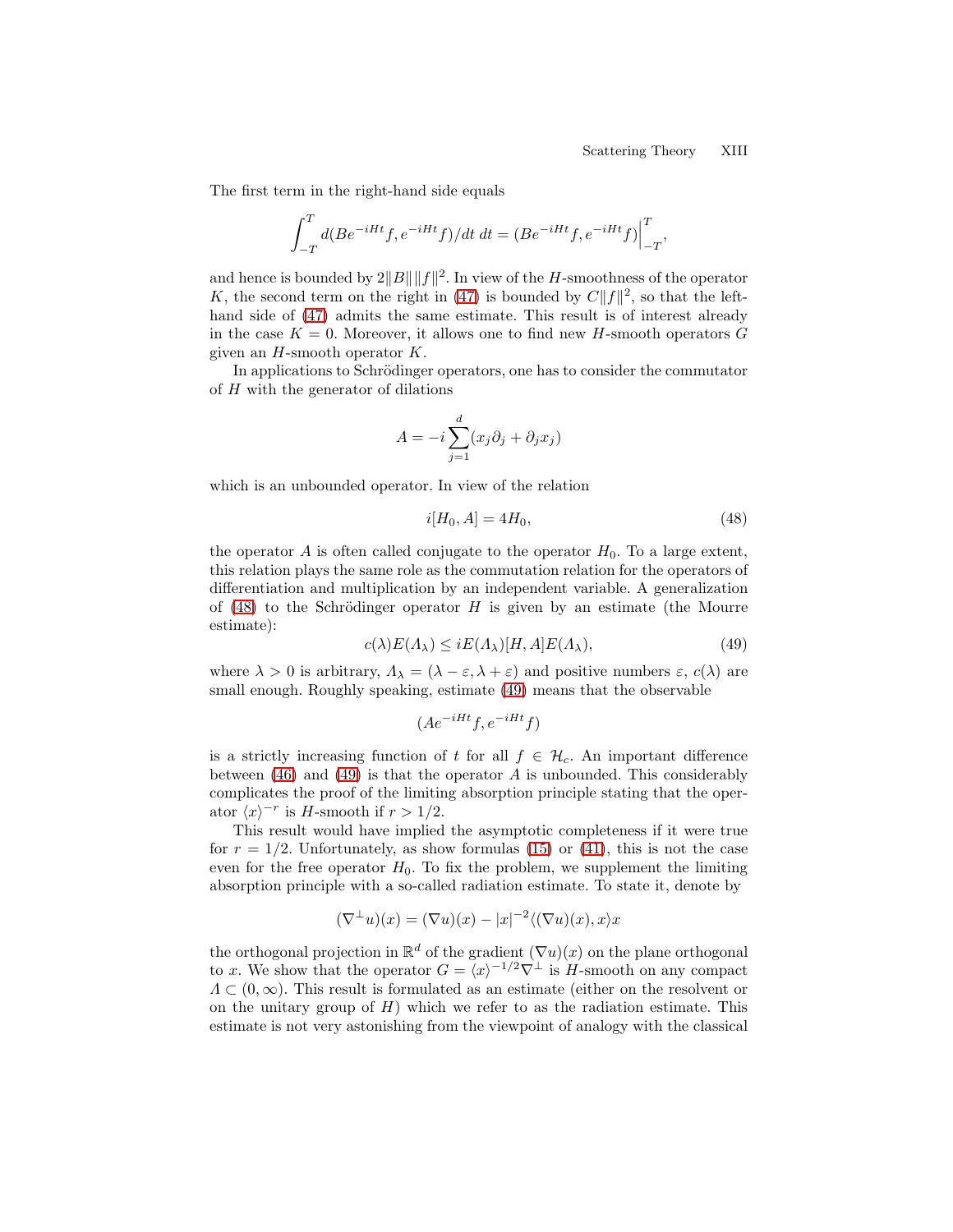#### XIV Dmitri Yafaev

mechanics. Indeed, in the case of free motion, the vector  $x(t)$  of the position of a particle is directed asymptotically as its momentum  $\xi$ . Regarded as a pseudodifferential operator,  $\nabla^{\perp}$  has symbol  $\xi - |x|^{-2} \langle \xi, x \rangle x$  which equals zero if  $x = \gamma \xi$ for some  $\gamma \in \mathbb{R}$ . Thus,  $\nabla^{\perp}$  removes the part of the phase space where a classical particle propagates. Formula [\(15\)](#page-3-4) shows that the operator  $\nabla^{\perp}$  improves the falloff the function  $(R_0(\lambda \pm i0)f)(x)$  as  $|x| \to \infty$ :  $(\nabla^{\perp}R_0(\lambda \pm i0)f)(x) = O(|x|^{-2})$ while  $(R_0(\lambda \pm i0)f)(x)$  decays as  $|x|^{-1}$  only.

To be precise, for a proof of the radiation estimate, we use inequality [\(46\)](#page-11-1) with a differential operator

<span id="page-13-1"></span>
$$
B = -i \sum (b_j \partial_j + \partial_j b_j), \quad b_j = \partial b / \partial x_j.
$$
 (50)

We set  $b(x) = |x|$  so that the coefficients  $b_i$  of the operator B are bounded. The commutator of  $H_0$  with B is quite explicit,

$$
i[H_0, B] = 4 \sum_{j,k} D_j b_{j,k} D_k - (\Delta^2 b), \quad b_{j,k} = \partial^2 b / \partial x_j \partial x_k,
$$

whence

$$
i([H_0, B]f, f) \ge c_1 ||\langle x \rangle^{-1/2} \nabla^{\perp} f||^2 - c_2 ||\langle x \rangle^{-r} f||^2, \quad r > 1/2.
$$

This yields inequality [\(46\)](#page-11-1) with  $K = \langle x \rangle^{-r}$  which implies the radiation estimate.

Given H-smoothness of the operators  $\langle x \rangle^{-r}$  for  $r > 1/2$  and  $\langle x \rangle^{-1/2} \nabla^{\perp}$ , we are in a position to prove the asymptotic completeness [\(6\)](#page-1-2). First, we replace wave operators [\(44\)](#page-11-3) by wave operators [\(7\)](#page-2-2) with non-trivial "identifications"  $J_{\pm}$ . We choose  $J_{\pm}$  as pseudo-differential operators

$$
(J_{\pm}f)(x) = (2\pi)^{-d/2} \int_{\mathbb{R}^d} e^{i\langle x,\xi\rangle} \mathbf{j}_{\pm}(x,\xi) \hat{f}(\xi) d\xi
$$

with suitable symbols  $\mathbf{j}_{\pm}(x,\xi)$  depending on a long-range potential  $V(x)$  and on the sign of time t. Then the "effective" perturbation  $T_{\pm} := HJ_{\pm} - J_{\pm}H_0$  is also a pseudo-differential operator with symbol

$$
\mathbf{t}_{\pm}(x,\xi) = (-\Delta + V(x) - |\xi|^2)\mathbf{j}_{\pm}(x,\xi).
$$

Up to some cut-off functions, the symbol  $\mathbf{j}_{\pm}(x,\xi)$  is defined in terms of solutions  $\varphi_{\pm}(x,\xi)$  (perhaps, approximate) of the eikonal equation

<span id="page-13-0"></span>
$$
2\langle \xi, \nabla \varphi_{\pm}(x,\xi) \rangle + |\nabla \varphi_{\pm}(x,\xi) \rangle|^2 + V(x) = 0, \quad \nabla = \nabla_x. \tag{51}
$$

For example, in the case  $\rho > 1/2$ , one can set

$$
\varphi_{\pm}(x,\xi) = \pm 2^{-1} \int_0^{\infty} \left( V(x \pm \tau \xi) - V(\pm \tau \xi) \right) d\tau.
$$

A notorious difficulty of this construction is that the function  $\varphi_{\pm}(x,\xi)$  sat-isfies equation [\(51\)](#page-13-0) only away of a conical neighborhood of the direction  $\hat{x} =$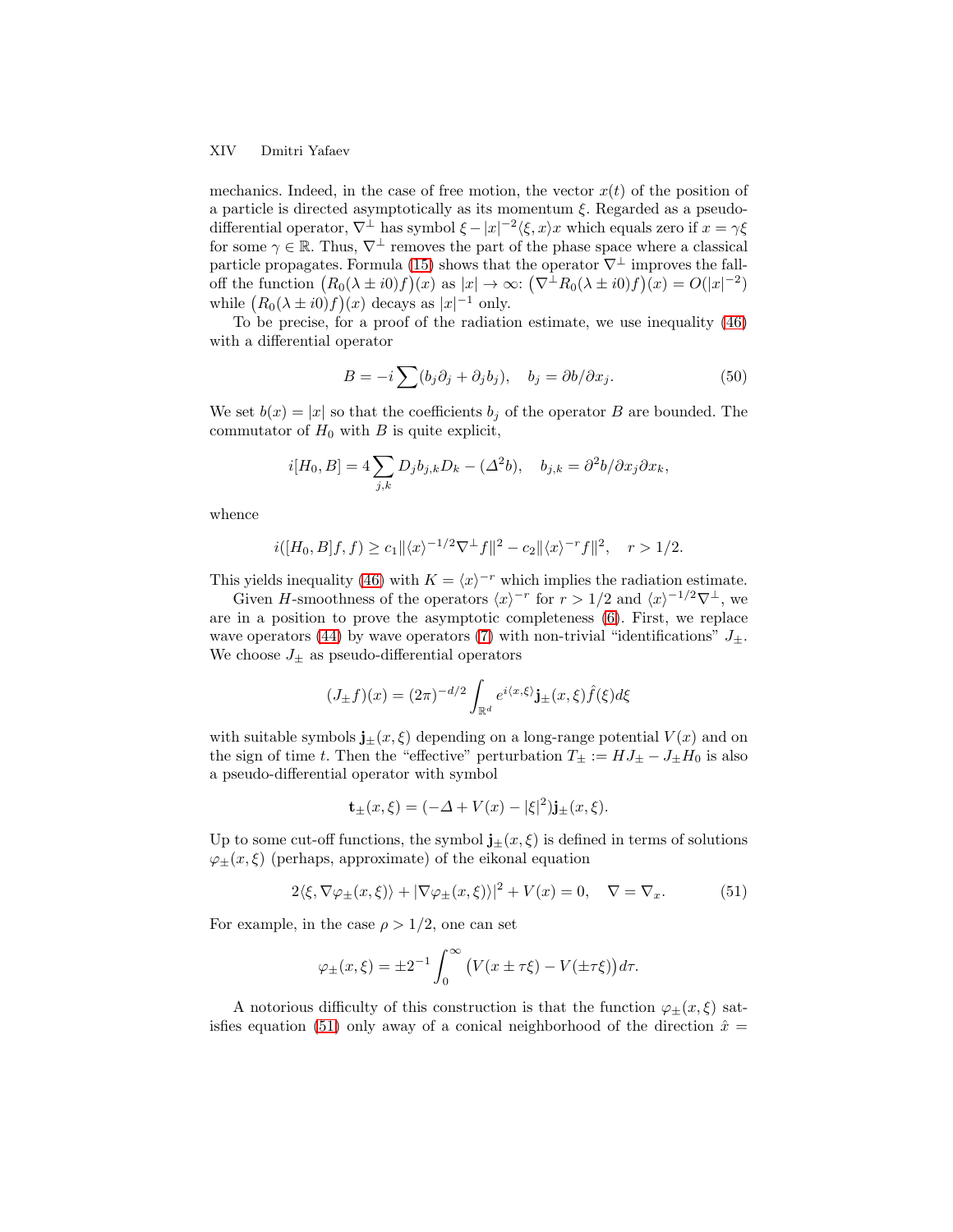$\pm \hat{\xi}$  which necessitates a cut-off  $\sigma_{\pm}(\langle \hat{x}, \hat{\xi} \rangle)$  in the angular variable. Here  $\sigma_{\pm} \in$  $C_0^{\infty}(-1,1)$  is such that  $\sigma_{\pm}(\theta) = 1$  in a neighborhood of the point  $\pm 1$  and  $\sigma_{\pm}(\theta)=0$  in a neighborhood of the point  $\mp 1.$  Then we set

$$
\mathbf{j}_{\pm}(x,\xi) = e^{i\varphi_{\pm}(x,\xi)}\sigma_{\pm}(\langle \hat{x}, \hat{\xi} \rangle).
$$

Combined together, the limiting absorption principle and the radiation estimate show that the perturbation  $T_+$  is a combination of  $H_0$ - and H-smooth operators. This implies the existence of the wave operators

$$
W^{(\pm)}(H, H_0; J_{\pm})
$$
 and  $W^{(\pm)}(H_0, H; J_{\pm}^*)$ .

This result is an analytic background for the proof of the asymptotic complete-ness [\(6\)](#page-1-2) as well as of the coincidence of the wave operators  $W^{(\pm)}(H, H_0; J_{\pm})$  and [\(44\)](#page-11-3). These wave operators are isometric. Thus, properties of the wave operators are quite similar in the short- and long-range cases.

The scattering matrix  $S(\lambda)$  is again defined by relations [\(31\)](#page-7-1) and [\(35\)](#page-8-4), but its properties are now quite different from the short-range case. Indeed, for shortrange potentials,  $S(\lambda)$  is close to the identity operator I; more precisely, the operator  $S(\lambda) - I$  is compact. Its integral kernel (the scattering amplitude) has only a weak diagonal singularity which however gets stronger if  $V(x)$  decays slower. On the contrary, for long-range potentials, the spectrum of  $S(\lambda)$  covers the whole unit circle and the diagonal singularity of its integral kernel  $s(\omega, \omega'; \lambda)$ is quite wild:

<span id="page-14-0"></span>
$$
s(\omega, \omega'; \lambda) \sim c(\omega; \lambda) |\omega - \omega'|^{-(d-1)(1+\gamma)/2} e^{ic_0(\omega; \lambda) |\omega - \omega'|^{1-\gamma}}
$$
(52)

where  $\gamma = 1/\rho$ ; we refer to §9.5 in [\[10\]](#page-28-4) for more details. Thus, the differential cross-section is proportional to

$$
|s(\omega, \omega'; \lambda)|^2 \sim |c(\omega; \lambda)|^2 |\omega - \omega'|^{-(d-1)(1+\gamma)},
$$

which yields a generalization of the Gordon and Mott (or Rutherford) formula for the Coulomb potental. Since  $(1+\gamma)/2 > 1$ , the diagonal singularity of  $s(\omega, \omega'; \lambda)$ is stronger than the singular denominator. Nevertheless, the operator  $S(\lambda)$  with this kernel is bounded due to an oscillating factor in [\(52\)](#page-14-0).

We refer to Chapter 11 of the book [\[11\]](#page-28-3) for a more detailed presentation of long-range scattering theory.

# 2 Scattering in three-particle systems

## 2.1 Setting the problem

Let us now consider three-particle systems described by Hamiltonians

$$
\mathbf{H} = \mathbf{H}_0 + V \quad \text{where} \quad V = V_{12} + V_{23} + V_{31}
$$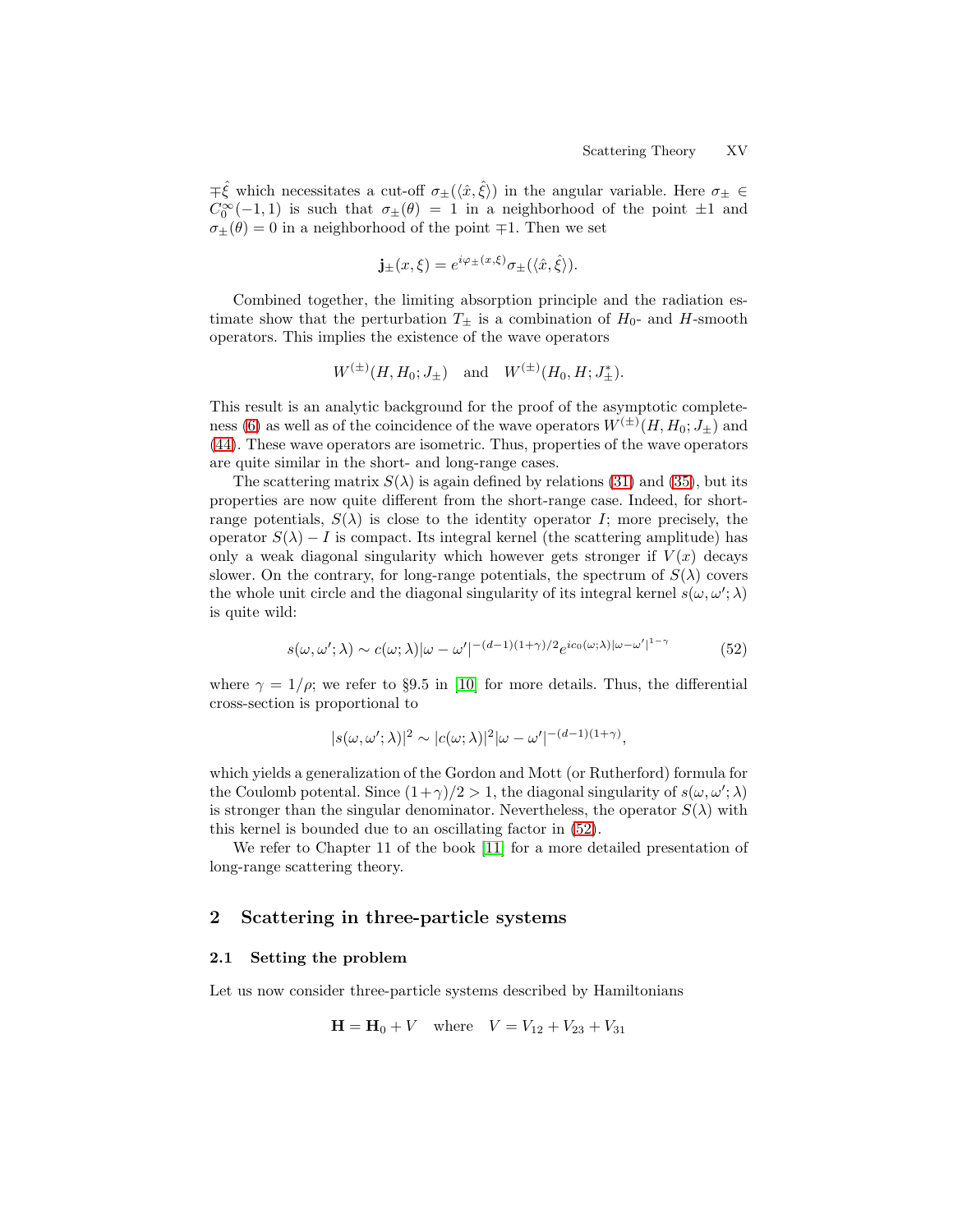#### XVI Dmitri Yafaev

acting in the space  $L^2(\mathbb{R}^{3d})$ . Here

$$
\mathbf{H}_0 = -(2m_1)^{-1} \Delta_{x_1} - (2m_2)^{-1} \Delta_{x_2} - (2m_3)^{-1} \Delta_{x_3}, \quad x_j \in \mathbb{R}^d,
$$

is the kinetic energy operator and  $V_{\alpha}$  are the operators of interactions of pairs  $\alpha = (12), (23), (31)$ . They act as multiplications by functions (potential energies of pair interactions); for example,

<span id="page-15-0"></span>
$$
(V_{12}f)(x) = V_{12}(x_1 - x_2)f(x), \quad x = (x_1, x_2, x_3). \tag{53}
$$

Expressions for other operators  $V_{\alpha}$  are obtained from [\(53\)](#page-15-0) by cyclic permutations of indices. We usually suppose that  $d = 3$ .

The operator **H** commutes with shifts  $x_j \mapsto x_j + x_0$  where  $j = 1, 2, 3$  and  $x_0 \in \mathbb{R}^d$  is an arbitrary vector (thus, **H** is translationally invariant). This allows one to remove the center-of-mass motion and to reduce H to an operator acting in the space  $\mathcal{H} = L^2(\mathbb{R}^{2d})$ . The reduced Hamiltonian is again given by the equality  $H = H_0 + V$  where the potential energy V is defined by formulas of type [\(53\)](#page-15-0) and the kinetic energy is the differential operator

$$
H_0 = -(2m_\alpha)^{-1} \Delta_{x_\alpha} - (2n_\alpha)^{-1} \Delta_{y_\alpha}.
$$

Here  $\alpha$  is any of the pairs (12), (23), (31),  $m_{\alpha}$ ,  $n_{\alpha}$  are reduced masses,

$$
m_{12}^{-1} = m_1^{-1} + m_2^{-1}, \quad n_{12}^{-1} = (m_1 + m_2)^{-1} + m_3^{-1},
$$

and  $x_{\alpha}$ ,  $y_{\alpha}$  are the Jacobi coordinates. For example,

$$
x_{12} = x_1 - x_2
$$
,  $y_{12} = x_3 - (m_1 + m_2)^{-1}(m_1x_1 + m_2x_2)$ .

We suppose that pair potential energies  $V_\alpha(x_\alpha)$  are bounded real functions on  $\mathbb{R}^d$  and that they tend to zero sufficiently rapidly (more rapidly than the Coulomb potential) as  $|x_{\alpha}| \to \infty$ . However for three-particle Hamiltonians, the total potential energy  $V(x)$  does not tend to zero as  $|x| \to \infty$  even after the separation of the center-of-mass motion. Indeed, suppose that two particles, for example, the first and the second, remain close to each other while the third one is far away. Then the functions  $V_{23}(x_2 - x_3)$  and  $V_{31}(x_3 - x_1)$  tend to zero as  $|x| \to \infty$  in  $\mathbb{R}^{2d}$ , but this is not true for  $V_{12}(x_1 - x_2)$ . Thus,  $V(x)$  does not tend to zero as  $|x| \to \infty$  in the configuration space  $\mathbb{R}^{2d}$  of three-particle systems. This is the crucial difference with the two-particle case which leads to new scattering channels.

Nevertheless using, for example, Cook's criterion, one can easily show that the wave operators  $W_0^{(\pm)} := W^{(\pm)}(H, H_0)$  exist. They describe the channel of scattering where all particles are asymptotically free for  $t \to \pm \infty$ . This means that if a vector f belongs to the range Ran  $W_0^{(\pm)}$  of the wave operator  $W_0^{(\pm)}$ , then

$$
\lim_{t \to \pm \infty} \|e^{-iHt} f - e^{-iH_0 t} f_0^{(\pm)}\| = 0
$$

where  $f_0^{(\pm)} = (W_0^{(\pm)})^* f$ .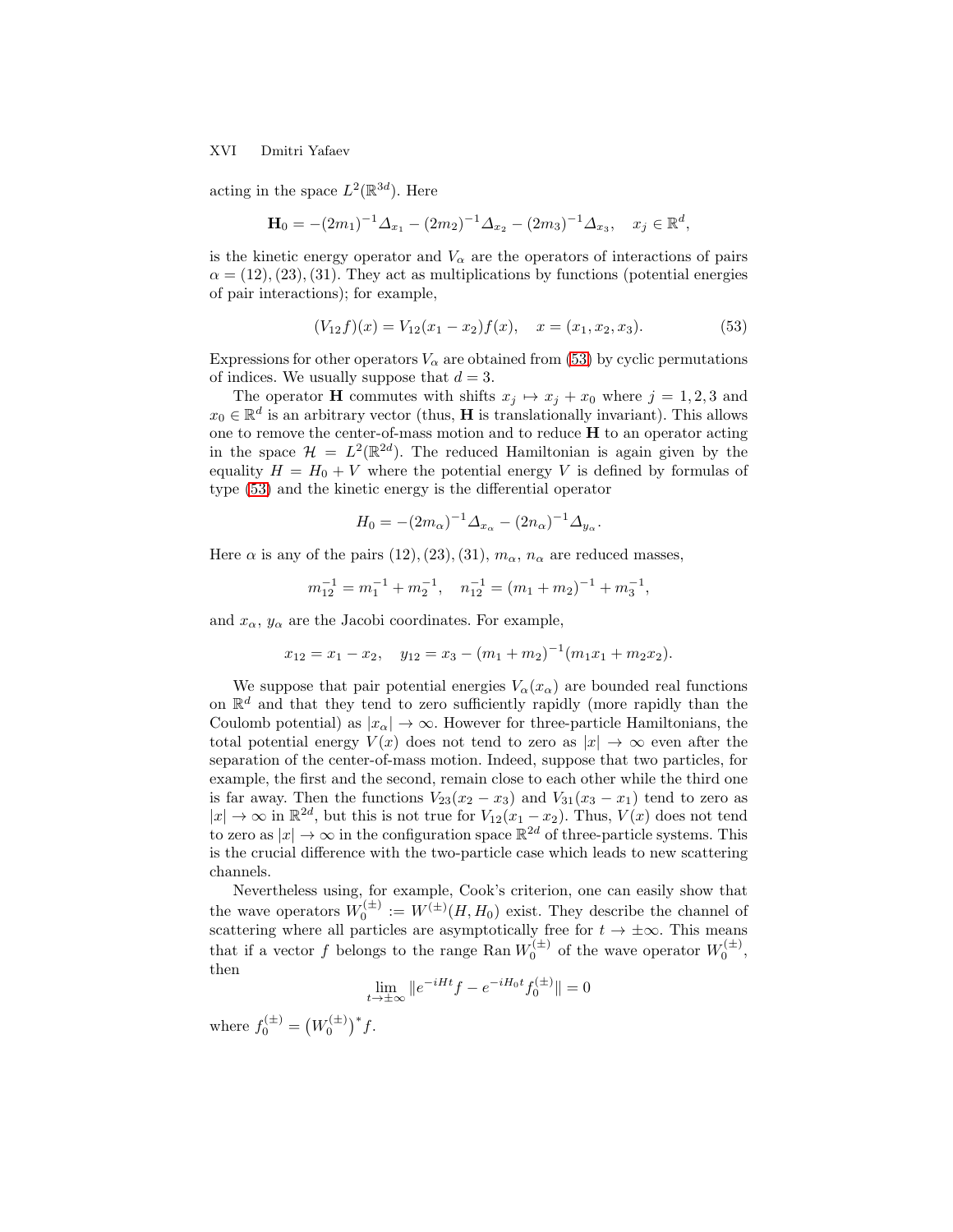Additionally, for three-particle systems may exist channels corresponding to scattering of one of the particles on a bound state of two other particles. In this case the completeness of the wave operators  $W_0^{(\pm)}$  is lost. To describe additional channels, on has to introduce two-particle Hamiltonians

<span id="page-16-2"></span>
$$
H^{\alpha} = -(2m_{\alpha})^{-1} \Delta + V_{\alpha} \quad \text{and} \quad K_{\alpha} = -(2n_{\alpha})^{-1} \Delta \tag{54}
$$

acting in the space  $L^2(\mathbb{R}^d)$ . Suppose that the operator  $H^{\alpha}$  has negative eigenvalues  $\lambda_{\alpha,n}$  where  $n = 1, 2, ..., N_{\alpha}$  (the case  $N_{\alpha} = \infty$  is not excluded) with the corresponding normalized eigenfunctions  $\psi_{\alpha,n}(x)$ . For every  $\alpha$  and  $n$ , we put  $a = (\alpha, n)$  and consider the evolution  $U_a(t) : L^2(\mathbb{R}^d) \to L^2(\mathbb{R}^{2d})$  defined by the formula

$$
(U_a(t)f)(x) = \psi_a(x_\alpha)(e^{-i(K_\alpha + \lambda_a)t}f)(y_\alpha).
$$

Using again Cook's criterion, one can show that the limits

<span id="page-16-4"></span>
$$
W_a^{(\pm)} = \mathbf{s}_\text{t} \lim_{t \to \pm \infty} \exp(iHt) U_a(t) \tag{55}
$$

exist. The operators  $W_a^{(\pm)} : L^2(\mathbb{R}^d) \to L^2(\mathbb{R}^{2d})$  are isometric, enjoy the intertwining property  $HW_a^{(\pm)} = W_a^{(\pm)}(K_\alpha + \lambda_a)$  and, for different  $\alpha$  or n, their ranges Ran  $W_a^{(\pm)}$  are orthogonal to each other and to the subspace Ran  $W_0^{(\pm)}$ . The difficult result is the asymptotic completeness:

<span id="page-16-1"></span>
$$
\operatorname{Ran} W_0^{(\pm)} \oplus \left( \bigoplus_{\alpha,n} \operatorname{Ran} W_{\alpha,n}^{(\pm)} \right) = \mathcal{H}_c. \tag{56}
$$

Thus for every vector  $f \in \mathcal{H}_c$ , the evolution of the system governed by the Hamiltonian H decomposes asymptotically into a sum of simpler evolutions determined by subsystems:

<span id="page-16-0"></span>
$$
\lim_{t \to \pm \infty} \|\exp(-iHt)f - \exp(-iH_0t)f_0 - \sum_{\alpha, n} U_{\alpha, n}(t)f_{\alpha, n}\| = 0 \tag{57}
$$

where  $f_0 = (W_0^{(\pm)})^* f \in L^2(\mathbb{R}^{2d})$  and  $f_{\alpha,n} = (W_{\alpha,n}^{(\pm)})^* f \in L^2(\mathbb{R}^d)$ . The asymptotic completeness implies that no other scattering channels are possible. This statement is almost obvious physically, but it is hard to rigorously prove. More than that, it is even false if pair potentials decay sufficiently slowly at infinity – see Sect. 2.6. From the physics point of view, relation [\(57\)](#page-16-0) means that every bound state of each pair of particles asymptotically behaves as a new particle.

Note that the spectra of all operators  $H_0$  and  $K_\alpha$  are (absolutely) continuous and coincide with the half-line  $[0, \infty)$ . It follows from [\(56\)](#page-16-1) and the intertwining property of the wave operators that the continuous spectrum of the Hamiltonian H is the union of the intervals  $[0, \infty)$  and  $[\lambda_{\alpha,n}, \infty)$  over all  $\alpha, n$ .

It is convenient to state the above results in slightly different terms introducing three-particle operators

<span id="page-16-3"></span>
$$
H_{\alpha} = H_0 + V_{\alpha} = H^{\alpha} + K_{\alpha} \tag{58}
$$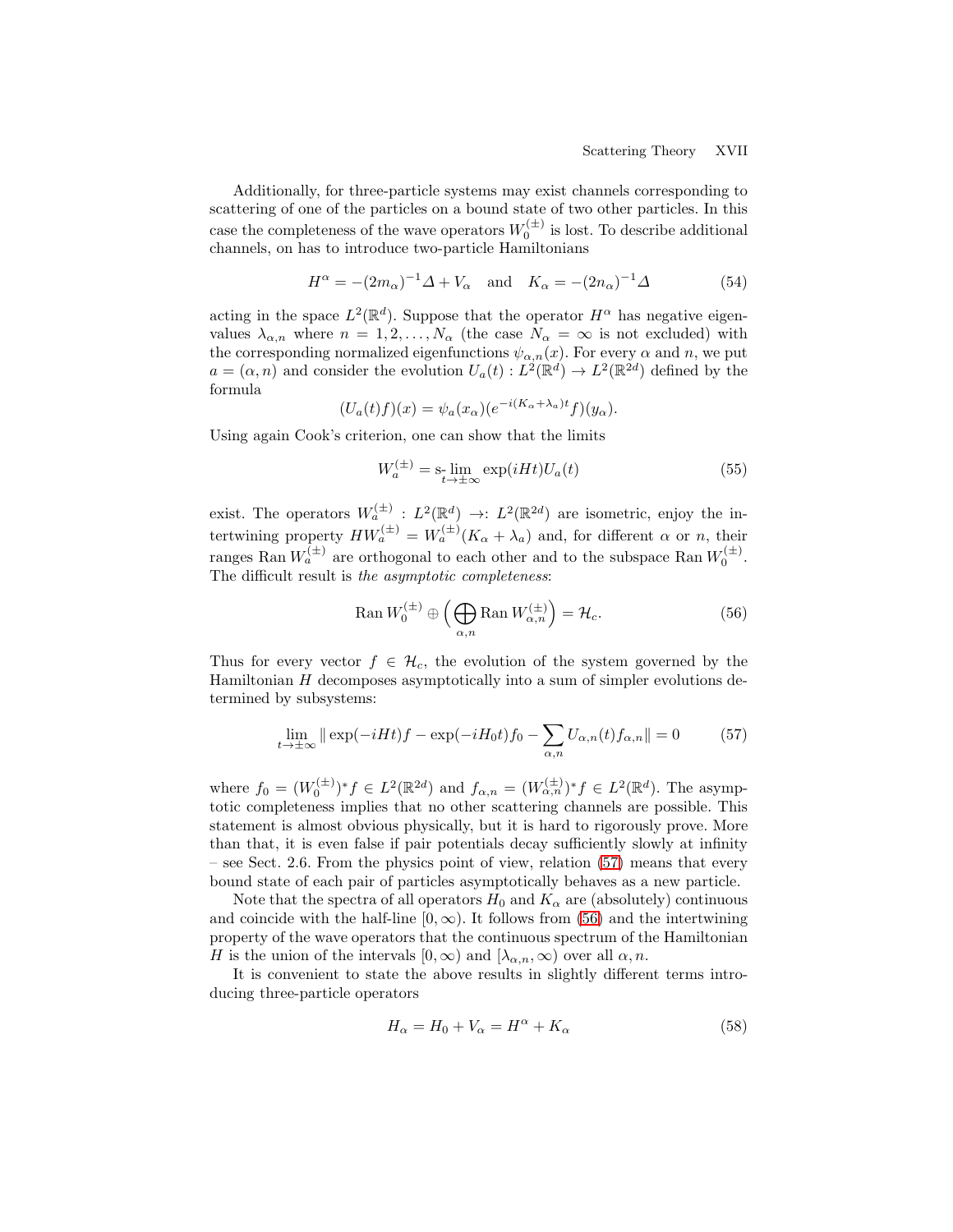XVIII Dmitri Yafaev

with only one pair interaction  $V_{\alpha}$ . The operator  $H_{\alpha}$  is simply described in the Jacobi coordinates  $(x_{\alpha}, y_{\alpha})$  of the space  $\mathbb{R}^{2d}$ :

<span id="page-17-0"></span>
$$
(H_{\alpha}f)(x_{\alpha}, y_{\alpha}) = (H^{\alpha}f)(x_{\alpha}) + (K_{\alpha}f)(y_{\alpha}), \qquad (59)
$$

where the operators  $H^{\alpha}$  and  $K_{\alpha}$  are given by equations [\(54\)](#page-16-2) in the variables  $x_{\alpha}$  and  $y_{\alpha}$ , respectively. Consider decomposition [\(4\)](#page-1-3) of the space  $\mathcal{H}^{\alpha}$  into the orthogonal sum of the discrete  $\mathcal{H}_p^{\alpha}$  and continuous  $\mathcal{H}_c^{\alpha}$  subspaces of the operator  $H^{\alpha}$ , and let  $P^{\alpha}$  be the orthogonal projector in  $L^2(\mathbb{R}^d)$  onto the subspace  $\mathcal{H}_p^{\alpha}$ . Let us set  $P_{\alpha} = P^{\alpha} \otimes I$  so that

$$
(P_{\alpha}f)(x_{\alpha}, y_{\alpha}) = \sum_{n=1}^{N_{\alpha}} \psi_{\alpha, n}(x_{\alpha}) \int_{\mathbb{R}^d} \overline{\psi_{\alpha, n}(x_{\alpha}')} f(x_{\alpha}', y_{\alpha}) dx_{\alpha}'.
$$

We define the wave operators  $W^{(\pm)}(H, H_{\alpha}; P_{\alpha})$  by formula [\(7\)](#page-2-2) where  $J_{\pm} = P_{\alpha}$ . Note that the operators  $H_{\alpha}$  and  $P_{\alpha}$  commute. These wave operators exist and are isometric on the subspace  $\text{Ran}P_{\alpha}$ . Their ranges are mutually orthogonal and the asymptotic completeness holds:

<span id="page-17-1"></span>
$$
\operatorname{Ran} W^{(\pm)}(H, H_0) \oplus \left( \bigoplus_{\alpha} \operatorname{Ran} W^{(\pm)}(H, H_{\alpha}; P_{\alpha}) \right) = \mathcal{H}_c. \tag{60}
$$

This is equivalent to [\(56\)](#page-16-1).

Below, we briefly describe two different approaches to proofs of the asymptotic completeness. The first of them (Sect. 2.3 and 2.4) relies on a study of the resolvent of the three-particle Hamiltonian  $H$ . Its important advantage is that it allows one to obtain convenient formulas for main objects of the theory. The second approach (Sect. 2.5) is more abstract. It avoids a detailed study of the resolvent and can be directly generalized to an arbitrary number of particles. Analytically, this second approach has some common features with the method used in Sect. 1.5 for long-range potentials.

## 2.2 Separation of variables

Here, we consider a toy problem where the three-particle scattering theory reduces to the two-particle case. Suppose that the mass of one of the particles is infinite, for example  $m_3 = \infty$ , and that the first and second particles do not interact with each other, that is,  $V_{12} = 0$ . Let us fix a position of the third particle as  $x_3 = 0$ . Then

$$
H = H^{(1)} + H^{(2)}
$$

where the two-particles operators

$$
H^{(1)} = -(2m_1)^{-1} \Delta_{x_1} + V_{31}(-x_1) \text{ and } H^{(2)} = -(2m_2)^{-1} \Delta_{x_2} + V_{23}(x_2)
$$

act in the space  $L^2(\mathbb{R}^d)$  in the variables  $x_1$  and  $x_2$ , respectively. For  $j = 1, 2$ , consider decomposition [\(4\)](#page-1-3) of  $L^2(\mathbb{R}^d_{x_j})$  into the orthogonal sum of the "discrete"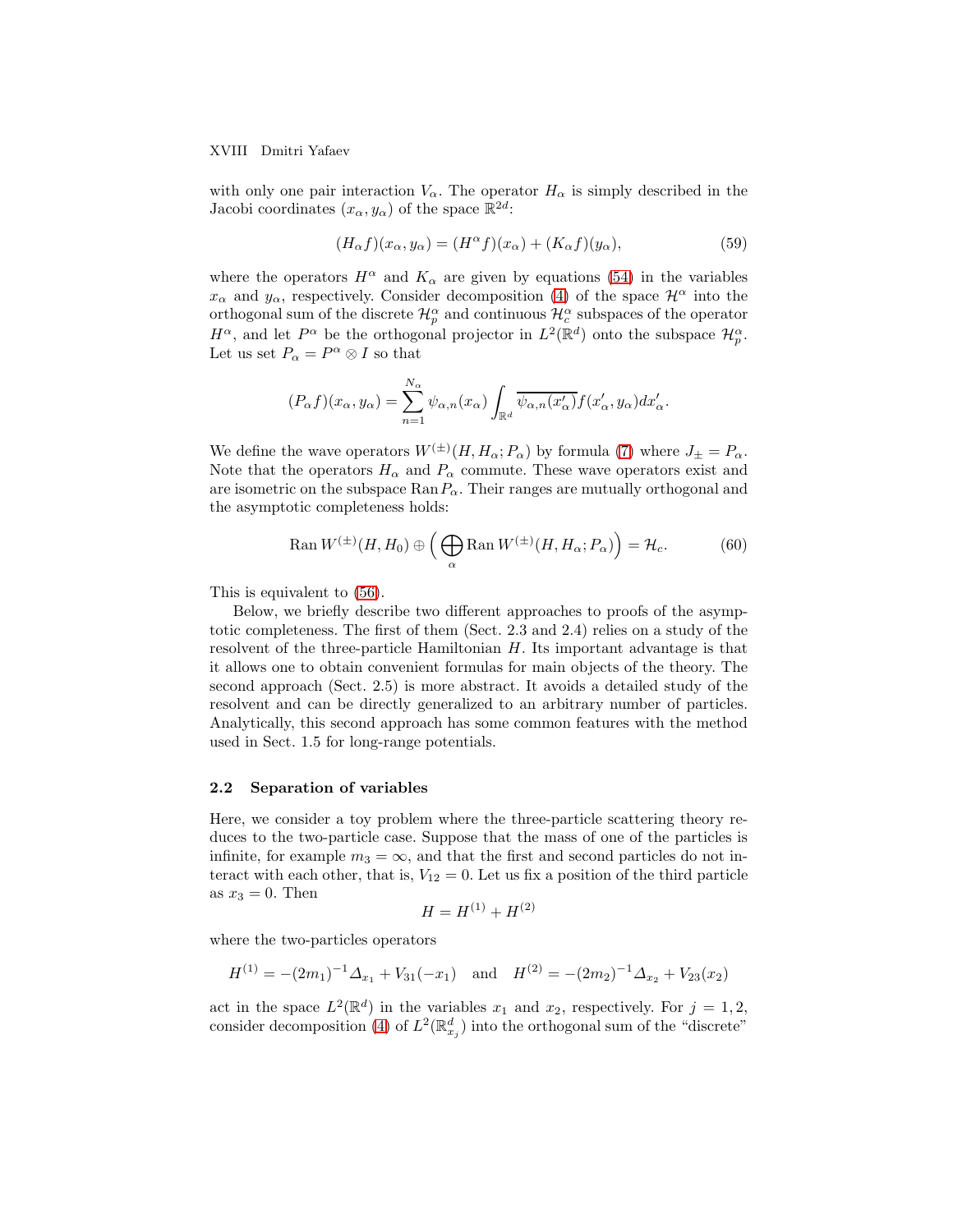$\mathcal{H}_p^{(j)}$  and "continuous"  $\mathcal{H}_c^{(j)}$  subspaces. Then

<span id="page-18-2"></span>
$$
L^{2}(\mathbb{R}^{2d}) = L^{2}(\mathbb{R}_{x_{1}}^{d}) \otimes L^{2}(\mathbb{R}_{x_{2}}^{d})
$$
  
=  $(\mathcal{H}_{c}^{(1)} \otimes \mathcal{H}_{c}^{(2)}) \oplus (\mathcal{H}_{p}^{(1)} \otimes \mathcal{H}_{c}^{(2)}) \oplus (\mathcal{H}_{c}^{(1)} \otimes \mathcal{H}_{p}^{(2)}) \oplus (\mathcal{H}_{p}^{(1)} \otimes \mathcal{H}_{p}^{(2)})$ . (61)

The orthogonal projector in the space  $\mathcal{H}^{(j)}$  onto  $\mathcal{H}_p^{(j)}$  will be denoted  $P^{(j)}$ . Since the operators  $H^{(1)}$  and  $H^{(2)}$  commute, we have

<span id="page-18-1"></span>
$$
e^{iHt} = e^{iH^{(1)}t} \otimes e^{iH^{(2)}t},\tag{62}
$$

whence

<span id="page-18-0"></span>
$$
W^{(\pm)}(H, H_0) = W^{(\pm)}(H^{(1)}, H_0^{(1)}) \otimes W^{(\pm)}(H^{(2)}, H_0^{(2)})
$$
(63)

(the tensor product simply means that the operators act in different variables) where  $H_0^{(j)} = -(2m_j)^{-1} \Delta_{x_j}, j = 1, 2$ , are the kinetic energy operators. The two-particle asymptotic completeness implies that Ran  $W^{(\pm)}(H^{(j)}, H_0^{(j)}) = \mathcal{H}_c^{(j)}$ and therefore by virtue of [\(63\)](#page-18-0)

$$
\operatorname{Ran} W^{(\pm)}(H, H_0) = \mathcal{H}_c^{(1)} \otimes \mathcal{H}_c^{(2)}.
$$

Following [\(59\)](#page-17-0), we put  $H_j = H^{(j)} + H_0^{(k)}$  where  $k \neq j$ . According to [\(62\)](#page-18-1)

$$
e^{iHt}e^{-iH_jt} = e^{i(H^{(j)} + H^{(k)})t}e^{-i(H^{(j)} + H_0^{(k)})t}
$$
  
=  $I \otimes e^{iH^{(k)}t}e^{-iH_0^{(k)}t} \to I \otimes W^{(\pm)}(H^{(k)}, H_0^{(k)})$ 

as  $t \to \pm \infty$  whence

$$
W^{(\pm)}(H, H_j) = I \otimes W^{(\pm)}(H^{(k)}, H_0^{(k)}).
$$

The completeness of the wave operator  $W^{(\pm)}(H^{(k)}, H_0^{(k)})$  ensures that

$$
\operatorname{Ran} W^{(\pm)}(H, H_j; P_j) = \mathcal{H}_p^{(j)} \otimes \mathcal{H}_c^{(k)}.
$$

It now follows that the left-hand side of [\(60\)](#page-17-1) equals the orthogonal sum of the first three terms on the right in [\(61\)](#page-18-2). Since  $\mathcal{H}_p = \mathcal{H}_p^{(1)} \otimes \mathcal{H}_p^{(2)}$ , the asymptotic completeness [\(60\)](#page-17-1) follows.

## 2.3 Resolvent equations

In the three-particle case, the resolvent equation [\(13\)](#page-3-2) is not Fredholm even for  $\Im z \neq 0$ . To overcome this difficulty, Faddeev split (see his monograph [\[3\]](#page-28-5)) the resolvent  $R(z) = (H - zI)^{-1}$  of the operator  $H = H_0 + \sum V_\alpha$  into three components  $T_{\alpha}(z) = \sqrt{|V_{\alpha}|}R(z)$  and derived a Fredholm system of equations for them. The entries of this system are constructed in terms of three Hamiltonians  $H_{\alpha}$ defined by equality [\(58\)](#page-16-3). To derive a system for the operators  $T_{\alpha}(z)$ , we write down the resolvent equation

$$
R(z) = R_{\alpha}(z) - R_{\alpha}(z) \sum_{\beta \neq \alpha} V_{\beta} R(z), \quad R_{\alpha}(z) = (H_{\alpha} - zI)^{-1},
$$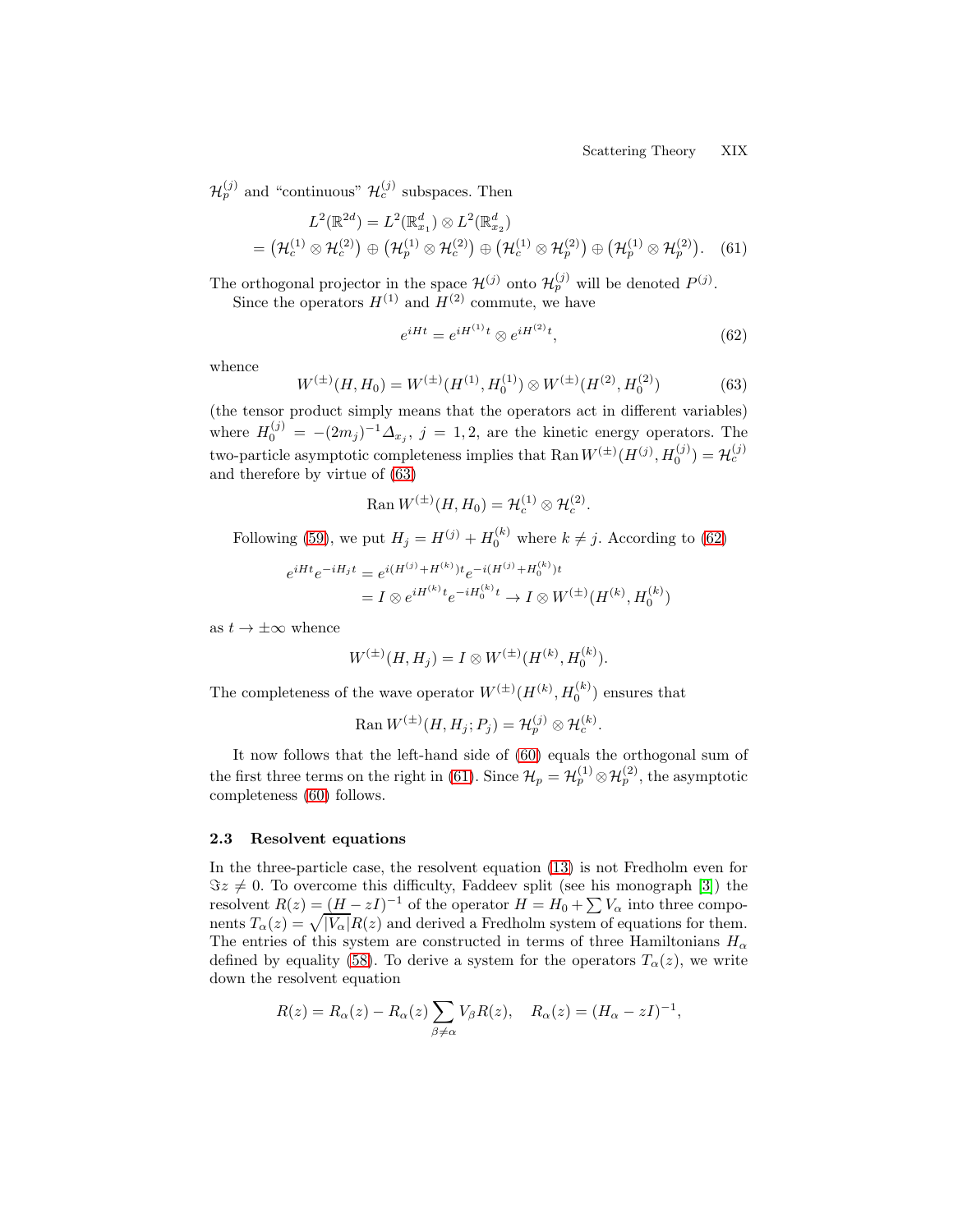#### XX Dmitri Yafaev

for each pair  $H_{\alpha}$ , H. Then we multiply it by  $\sqrt{|V_{\alpha}|}$  and set

<span id="page-19-1"></span>
$$
T_{\alpha}^{(0)}(z) = \sqrt{|V_{\alpha}|} R_{\alpha}(z), \quad Q_{\alpha,\beta}(z) = \sqrt{|V_{\alpha}|} R_{\alpha}(z) \sqrt{V_{\beta}}
$$
(64)

(here  $\sqrt{V_{\alpha}} = V_{\alpha} \sqrt{|V_{\alpha}|}^{-1}$ ). This yields a system of three equations (Faddeev's equations)

<span id="page-19-0"></span>
$$
T_{\alpha}(z) = T_{\alpha}^{(0)}(z) - \sum_{\beta \neq \alpha} Q_{\alpha,\beta}(z) T_{\beta}(z), \quad \Im z \neq 0,
$$
\n(65)

for three operators  $T_{\alpha}(z)$ .

The crucial point is that the operators  $Q_{\alpha,\beta}(z)$  are compact because, for  $\beta \neq$  $\alpha$ , the products  $V_{\alpha}(x_{\alpha})V_{\beta}(x_{\beta})$  tend to zero as  $|x| \to \infty$  in  $\mathbb{R}^{2d}$ . Moreover, the homogeneous system

<span id="page-19-2"></span>
$$
f_{\alpha} = -\sum_{\beta \neq \alpha} Q_{\alpha,\beta}(z) f_{\beta}, \quad \alpha = (12), (23), (31), \tag{66}
$$

corresponding to [\(65\)](#page-19-0) has only a trivial solution  $f_{12} = f_{23} = f_{31} = 0$ . This is a consequence of the self-adjointness of the operator  $H$ . Thus, by the Fredholm al-ternative, the non-homogeneous system [\(65\)](#page-19-0) has a unique solution  $T_{12}(z)$ ,  $T_{23}(z)$ ,  $T_{31}(z)$ . For every  $\alpha$ , the resolvent  $R(z)$  can be recovered by the formula

$$
R(z) = R_{\alpha}(z) - R_{\alpha}(z) \sum_{\beta \neq \alpha} \sqrt{V_{\beta}} T_{\beta}(z).
$$

We emphasize that this equation contains the resolvents  $R_{\alpha}(z)$  of all subsystems.

A passage to the limit  $\Im z \to 0$  requires additional considerations. We suppose now that all pair potentials  $V_{\alpha}$  satisfy condition [\(9\)](#page-2-0) for some  $\rho > 2$  and  $d \geq 3$ . Then the two-particle operators  $H^{\alpha}$  defined by formula [\(54\)](#page-16-2) in the space  $L^2(\mathbb{R}^d)$ may have only finite numbers of eigenvalues. First, we discuss the case where they do not have eigenvalues at all. Under some technical assumptions this implies that their resolvents  $R^{\alpha}(z) = (H^{\alpha} - zI)^{-1}$  sandwiched by the operators  $\sqrt{|V_{\alpha}|}$ are continuous (always norm-continuous) in z up to the cut along  $[0, \infty)$ . Using relation [\(59\)](#page-17-0), one can deduce from this result that the operator-valued functions  $\sqrt{|V_{\alpha}|}R_{\alpha}(z)\sqrt{|V_{\alpha}|}$  acting in the space  $L^2(\mathbb{R}^{2d})$  possess the same property. This is an essentially two-particle result.

A genuinely three-particle analytic result concernes the free resolvent  $R_0(z)$ sandwiched by the operators  $\sqrt{|V_{\alpha}|}$  and  $\sqrt{|V_{\beta}|}$  for  $\alpha \neq \beta$ . It turns out that the operator-valued functions  $\sqrt{|V_{\alpha}|}R_{0}(z)\sqrt{|V_{\beta}|}$  are continuous in  $z$  as it approaches the positive half-axis (the spectrum of the operator  $H_0$ ). Using the facts stated above, one can check that the operator-valued functions  $G_{\alpha,\beta}(z)$  defined in [\(64\)](#page-19-1) possess the same property.

Now we turn to system [\(65\)](#page-19-0). Similarly to the two-particle case (cf. equation [\(16\)](#page-4-0)), the results on entries of this system imply that, for all  $\alpha$  and  $\beta$ , the operator-valued functions  $T_{\alpha}(z)\sqrt{|V_{\beta}|} = \sqrt{|V_{\alpha}|}R(z)\sqrt{|V_{\beta}|}$  are also continuous in z as it tends to the half-line  $[0, \infty)$ .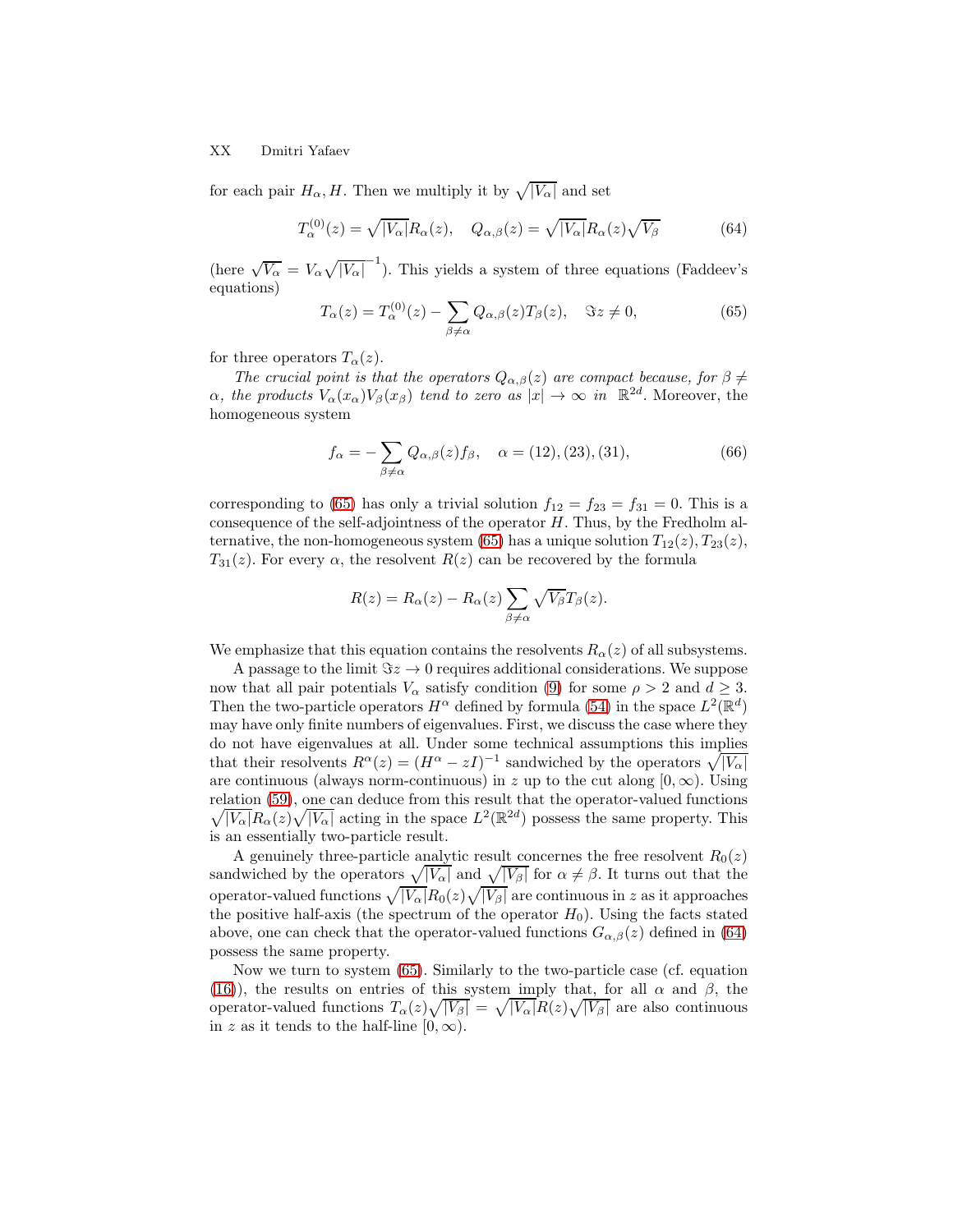This result shows that all operators  $\sqrt{|V_{\alpha}|}$  are  $H_0$ - and  $H$ -smooth on  $\mathbb{R}_+$ . As explained in Sect. 1.3, this ensures that the wave operators  $W_{\pm}(H, H_0)$  exist and are complete. It follows that the scattering operator S defined by relation [\(31\)](#page-7-1) and the corresponding scattering matrix  $S(\lambda)$ ,  $\lambda \in \mathbb{R}_+$ , are unitary operators in the spaces  $L^2(\mathbb{R}^{2d})$  and  $L^2(\mathbb{S}^{2d-1})$ , respectively. Moreover,  $S(\lambda)$  satisfies representation [\(36\)](#page-8-1), and the Born expansion [\(39\)](#page-10-2) is also true. The right-hand sides here are well defined in view of analytic results listed above. An important difference with the two-particle case is that now the operator  $S(\lambda) - I$  is not compact. Nevertheless, it is possible to describe its structure in terms of the scattering matrices  $S_{\alpha}(\lambda)$  for the pairs  $H_0$ ,  $H_{\alpha}$  where  $\alpha = (12), (23), (31)$ . Indeed, it follows from [\(39\)](#page-10-2) that

$$
S(\lambda) = I + \sum_{\alpha} (S_{\alpha}(\lambda) - I) + \widetilde{S}(\lambda)
$$

where the operator

$$
\widetilde{S}(\lambda) = -2\pi i \sum_{\alpha \neq \beta} \sum_{n=0}^{\infty} (-1)^n \Gamma_0(\lambda) V_{\alpha} (R_0(\lambda + i0) V_{\beta})^n \Gamma_0^*(\lambda).
$$

The operators  $S_{\alpha}(\lambda)$  can be expressed in terms of scattering matrices for twoparticle operators  $H_0^{\alpha}$ ,  $H^{\alpha}$ . The operator  $S(\lambda)$  is compact because the products  $V_{\alpha}R_0(\lambda+i0)V_{\beta}$  are compact. The operator  $\widetilde{S}(\lambda)$  is known as the connected part of the scattering matrix  $S(\lambda)$ . Note that its integral kernel does not contain the Dirac delta-functions.

#### 2.4 Multi-channel case

Let us finally comment the general case where the two-particles operators  $H^{\alpha}$ defined by equality [\(54\)](#page-16-2) have finite numbers of negative eigenvalues. To simplify notation, we assume that every  $H^{\alpha}$  has exactly one negative eigenvalue  $\lambda_{\alpha}$ .

Now we have to single out the poles of their resolvents  $R^{\alpha}(z) = (H^{\alpha} - zI)^{-1}$ corresponding to these eigenvalues. Thus, we set

<span id="page-20-0"></span>
$$
R^{\alpha}(z) = \widehat{R}^{\alpha}(z) + P^{\alpha}(\lambda_{\alpha} - z)^{-1}
$$
 (67)

where  $P^{\alpha} = \psi_{\alpha}(\cdot, \psi_{\alpha})$  is the orthogonal projection in  $L^2(\mathbb{R}^d)$  on the normalized eigenfunction  $\psi_{\alpha}$  of the operator  $H^{\alpha}$ . In view of the pole in [\(67\)](#page-20-0) there are no chances that the sandwiched resolvents  $\sqrt{|V_{\alpha}|}R^{\alpha}(z)\sqrt{|V_{\beta}|}$  and a fortiori  $\sqrt{|V_{\alpha}|}R(z)\sqrt{|V_{\beta}|}$  are continuous up to the continuous spectrum of the operator H. However such a statement is true if the pole terms in [\(67\)](#page-20-0) are removed. To be precise, using system [\(65\)](#page-19-0), one can prove that the operator-valued functions

$$
\sqrt{|V_{\alpha}|}(I - P_{\alpha})R(z)(I - P_{\beta})\sqrt{|V_{\beta}|}, \quad P_{\alpha} = P^{\alpha} \otimes I,
$$

are norm-continuous for all  $\alpha$  and  $\beta$  as z approaches the cut along  $[E,\infty)$  where  $E = \min_{\alpha} {\lambda_{\alpha}}$ . This implies that the operators  $\sqrt{|V_{\alpha}|}(I - P_{\alpha})$  are  $H_0$ - and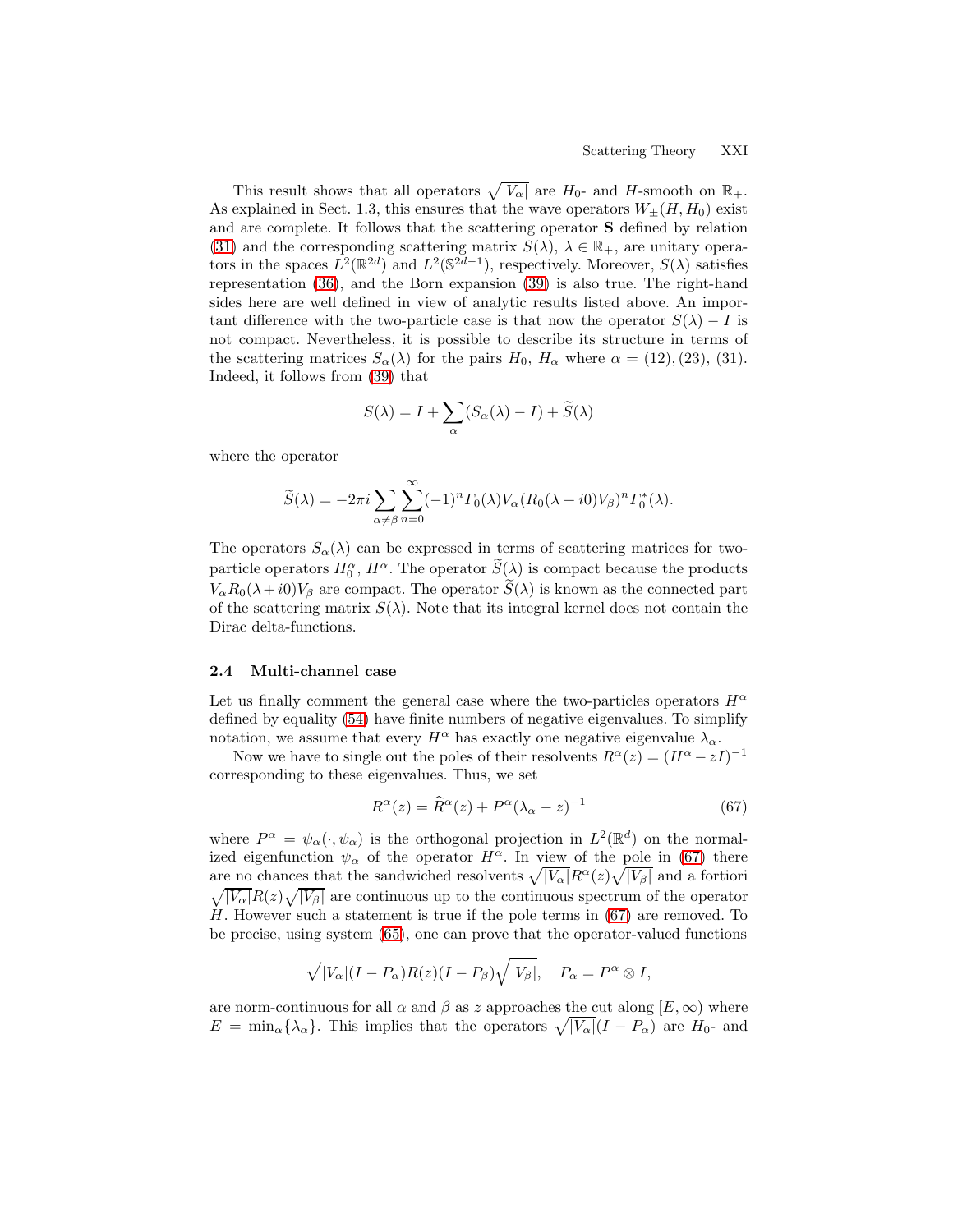#### XXII Dmitri Yafaev

H-smooth, and hence the wave operators

<span id="page-21-0"></span>
$$
W^{(\pm)}(H, H_0; I - \sum_{\alpha} P_{\alpha}) \quad \text{as well as} \quad W^{(\pm)}(H_0, H; I - \sum_{\alpha} P_{\alpha}) \tag{68}
$$

exist. With significant simplifications, the above arguments prove also the existence of the wave operators

<span id="page-21-1"></span>
$$
W^{(\pm)}(H, H_{\alpha}; P_{\alpha}) \quad \text{and} \quad W^{(\pm)}(H_{\alpha}, H; P_{\alpha}) \tag{69}
$$

corresponding to two-particle scattering channels.

Note that, for all  $\alpha$ ,

$$
\operatorname*{s-lim}_{|t|\to\infty} P_\alpha \exp(-iH_0t) = 0
$$

and that the operators  $P_{\alpha}P_{\beta}$  are compact if  $\alpha \neq \beta$ . Therefore the asymptotic completeness [\(60\)](#page-17-1) can be deduced from the results on wave operators [\(68\)](#page-21-0) and [\(69\)](#page-21-1) stated above.

#### 2.5 Non-perturbative approach

The approach described briefly in two previous subsections relies on a kind of an advanced perturbation theory where the free problem is determined by the set of all sub-Hamiltonians. Its generalization to the case of an arbitrary number of particles meets with serious difficulties. Here we discuss a different, nonperturbative, approach which works well for any number of particles of arbitrary dimension d. In the non-perturbative approach the operators  $H$  and  $H_0$  as well as the Hamiltonians  $H_{\alpha} = H_0 + V_{\alpha}$  of all subsustems are treated on an equal basis. It is supposed that all pair potentials satisfy condition [\(9\)](#page-2-0) for some  $\rho > 1$ . No assumptions on subsystems are required. Below the index  $a = 0$  or  $a = \alpha$ where as usual  $\alpha = (12), (23), (31)$ .

The idea of the proof of the asymptotic completeness is to find identifications  $J_{\alpha}$  that "kill" directions in  $\mathbb{R}^{\geq d}$  where the potentials  $V_{\alpha}(x_{\alpha})$  do not tend to zero as  $|x| \to \infty$ . Then, for all triples  $H_a$ ,  $H$ ,  $J_a$ , "effective" perturbations  $HJ_a - J_aH_a$  consist of combinations of H- and  $H_a$ -smooth terms. It is convenient to choose  $J_a$  as first-order differential rather than multiplication operators. Unfortunately, the commutators  $[H_0, J_a]$  of  $J_a$  with the operator  $H_0$  have coefficients decaying at infinity as  $|x|^{-1}$  only. To a some extent, we follow the approach exposed in Sect. 1.5 which relies on the limiting absorption principle and the radiation estimate (stating that the operator  $\langle x \rangle^{-1/2} \nabla^{\perp}$  is H-smooth), but these analytic tools become essentially more complicated now. In particular, the Mourre estimate is satisfied only away from all eigenvalues  $\lambda_{\alpha,n}$  of subsystems (the thresholds of the operator  $H$ ) and the operator-valued function  $\langle x \rangle^{-r} R(z) \langle x \rangle^{-r}$  where  $r > 1/2$  is continuous in z only away from these points.

The two-particle radiation estimate holds only in the part of the configuration space where all three particles are far away from each other. In the region where  $|x_\alpha|/|x|$  is small, the motion of the system is very complicated in the variable  $x_\alpha$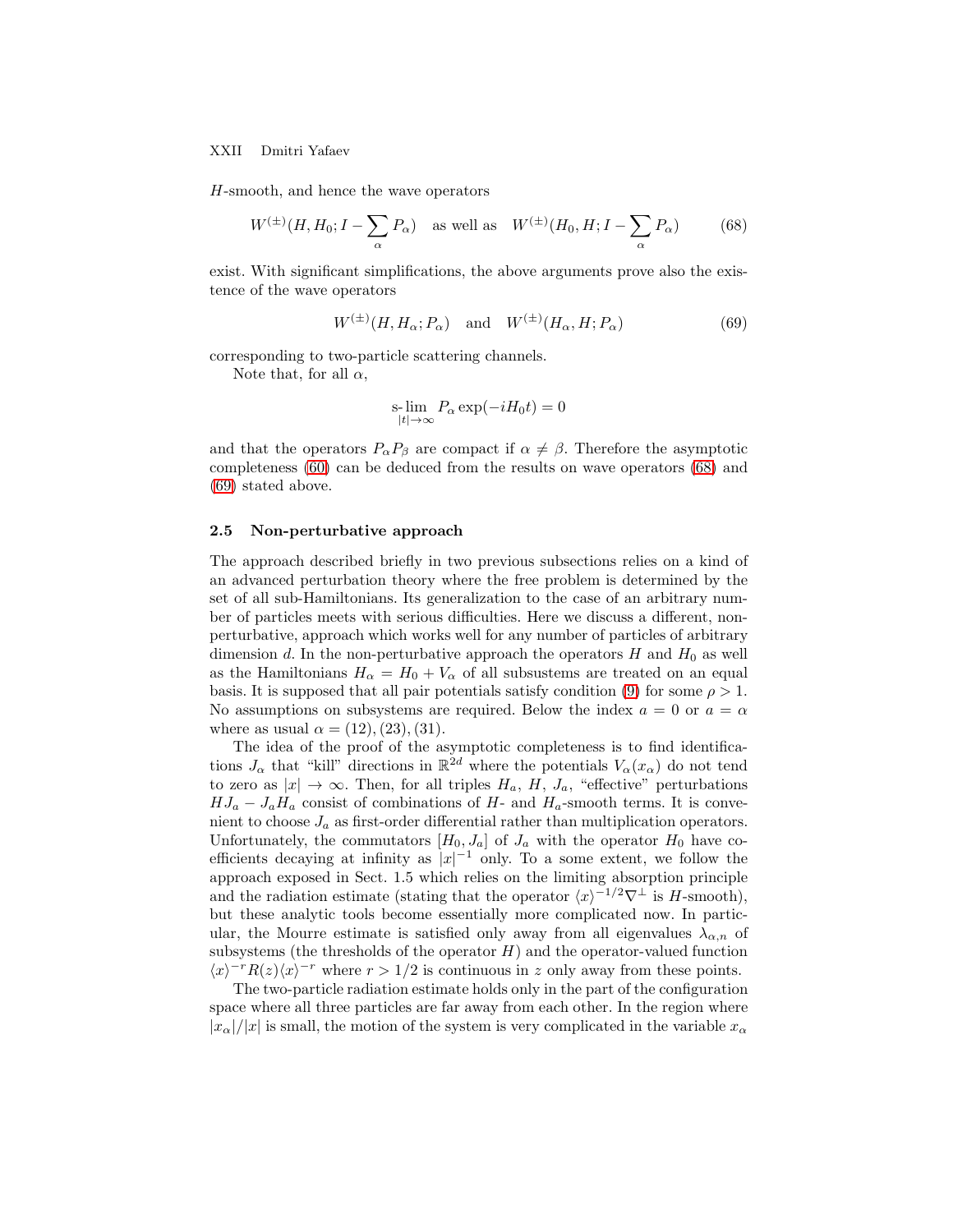but it is close to the free motion in the variable  $y_{\alpha}$ . In this variable, the radiation estimate remains true. To be precise, we denote by  $\chi_{\alpha} = \chi_{\alpha}(\varepsilon)$  the characteristic function of the cone  $\Gamma_{\alpha} = \Gamma_{\alpha}(\varepsilon) = \{x : |x_{\alpha}| \leq \varepsilon |x|\} \subset \mathbb{R}^{2d}$  where  $\varepsilon$  is sufficiently small. Then the operator

$$
G_{\alpha} = \chi_{\alpha} \langle x \rangle^{-1/2} \nabla_{y_{\alpha}}^{\perp}
$$

is H-smooth. This result is weaker than the corresponding statement in the twoparticle case because  $|(\nabla_{y_\alpha}^{\perp} f)(x)| \leq |(\nabla^{\perp} f)(x)|$ . As was already mentioned, the operator

$$
G_0 = \chi_0 \langle x \rangle^{-1/2} \nabla^{\perp} \quad \text{where } \chi_0 = 1 - \sum_{\alpha} \chi_{\alpha}
$$

is also  $H$ -smooth.

Similarly to the long-range case, our proof of the radiation estimates is based on a consideration of the commutator of  $H$  with differential operator [\(50\)](#page-13-1). Now  $b(x) \neq |x|$ , but it is close to |x|. An important difference with Sect. 1.5 is that now  $b(x)$  depends only on  $y_\alpha$  in cones  $\Gamma_\alpha$  where we set  $b(x) = |y_\alpha|$ . The last circumstance ensures that the operators  $V_{\alpha}$  and B almost commute, that is, the commutators  $[V_{\alpha}, B]$  are short-range functions. This allow us to prove, for all  $a = \alpha$  and  $a = 0$ , estimates

$$
[H, B] \ge c G_a^* G_a - c_1 \langle x \rangle^{-1-\varepsilon}, \quad \varepsilon > 0,
$$

which imply that the operators  $G_a$  are H-smooth.

We introduce auxiliary wave operators

<span id="page-22-1"></span>
$$
W^{(\pm)}(H, H_a; B_a)
$$
 and  $W^{(\pm)}(H_a, H; B_a)$  (70)

where  $B_a$  are differential operators [\(50\)](#page-13-1). Their coefficients  $b_a(x)$  are smoothed products  $\chi_a(x)b(x)$ . Observe that "perturbations"

<span id="page-22-0"></span>
$$
HB_a - B_aH_a = (V - V_a)B_a + [V_a, B_a] + [H_0, B_a]
$$
\n(71)

(we set  $V_0 = 0$ ) consist of combinations of smooth terms. Indeed, to consider the first term  $(V - V_a)B_a$ , it suffices to observe that all products  $V_\alpha(x)\chi_0(x)$  as well as  $V_\beta(x)\chi_\alpha(x)$  where  $\beta \neq \alpha$  are short-range functions. This fact is also true for the second term  $[V_a, B_a]$  because  $m(x) = |y_\alpha|$  for  $x \in \Gamma_\alpha$ . Thus, the first two terms in the right-hand side of [\(71\)](#page-22-0) can be taken into account by the limiting absorption principle. The commutator  $[H_0, B_a]$  factorizes into a product of  $H_a$ and H-smooth operators according to the radiation estimates. This proves the existence of wave operators [\(70\)](#page-22-1).

It remains to show that this fact implies the asymptotic completeness. Let us set

<span id="page-22-2"></span>
$$
\sum_{a} b_a = b, \quad B = \sum_{a} B_a \tag{72}
$$

and introduce the wave operator (observable)  $W^{(\pm)}(H, H; \pm B) =: B_{\pm}$ . It exists by the arguments given above for wave operators [\(70\)](#page-22-1). As usual, we neglect cutoffs on energy intervals disjoint from eigenvalues and thresholds of the operator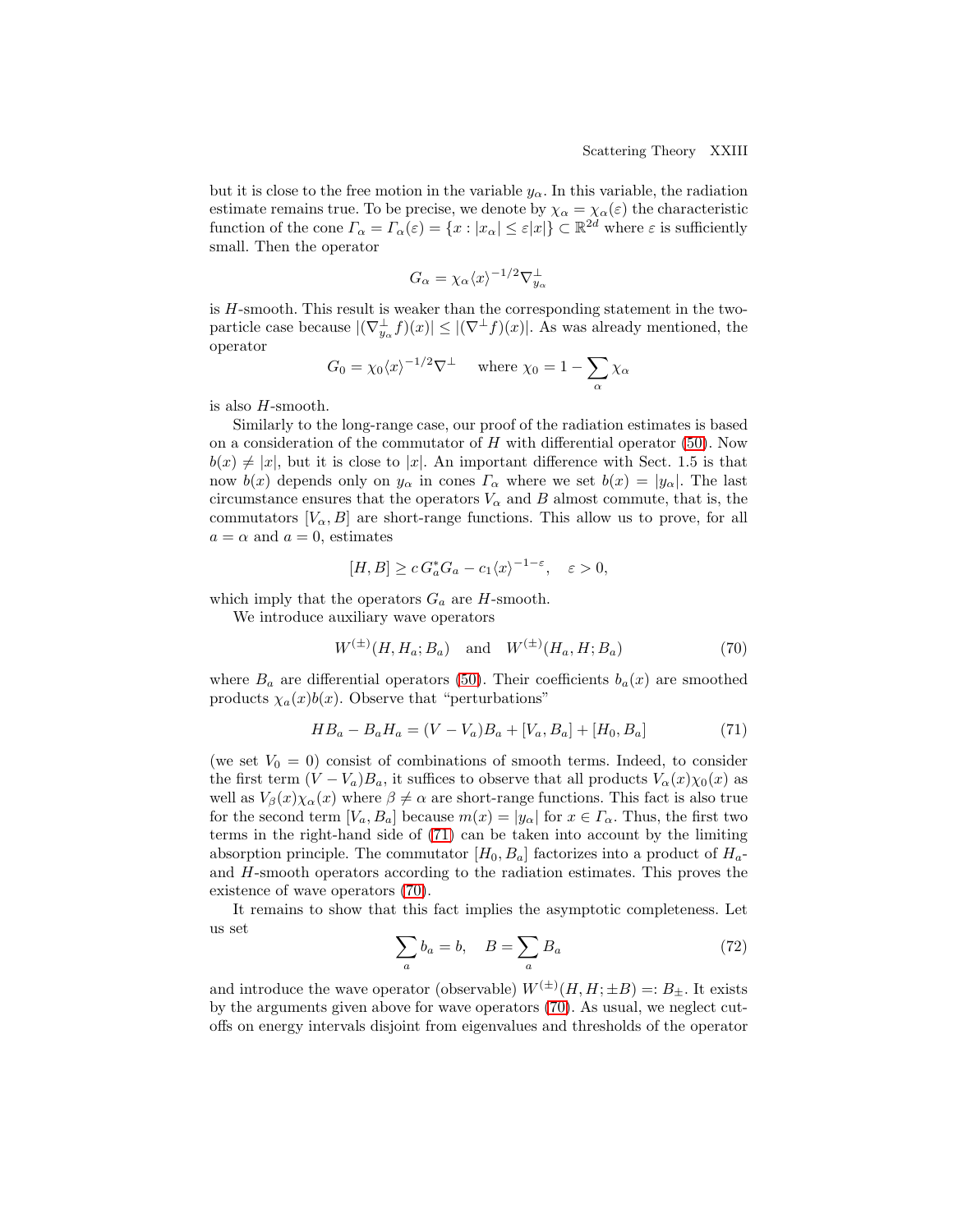XXIV Dmitri Yafaev

H. It is important that the operator  $\pm B_{\pm}$  is positive definite,

<span id="page-23-0"></span>
$$
\pm B_{\pm} \ge c > 0,\tag{73}
$$

whence its range

<span id="page-23-2"></span>
$$
Ran B_{\pm} = \mathcal{H}.\tag{74}
$$

The proof of [\(73\)](#page-23-0) relies on the inequality

<span id="page-23-1"></span>
$$
\| |x| \exp(-iHt) f \| \ge c|t| \|f\|
$$
\n(75)

which can be deduced from the Mourre estimate [\(49\)](#page-12-1). Inequality [\(75\)](#page-23-1) means that the evolution  $(\exp(-iHt)f)(x)$  essentially "lives" outside of the ball  $|x| \leq c|t|$ . This fact is physically quite natural because a quantum particle asymptotically moves with a constant velocity.

We can now conclude the (heuristic) proof of the asymptotic completeness. It follows from [\(74\)](#page-23-2) that for all vectors  $f \in \mathcal{H}$ 

<span id="page-23-3"></span>
$$
\lim_{t \to \pm \infty} \|\exp(-iHt)f - B\exp(-iHt)f_{\pm}\| = 0 \tag{76}
$$

if  $f = B_{\pm} f_{\pm}$ . The existence of wave operators [\(70\)](#page-22-1) implies that for any  $f_{\pm}$  and  $f_{\pm}^{(a)} = W^{(\pm)}(H_a, H; B_a) f_{\pm}$ 

<span id="page-23-4"></span>
$$
\lim_{t \to \pm \infty} \|B_a \exp(-iHt)f_{\pm} - \exp(-iH_a t)f_{\pm}^{(a)}\| = 0.
$$
 (77)

Combining relations [\(76\)](#page-23-3), [\(77\)](#page-23-4) and using the second equality [\(72\)](#page-22-2), we see that  $\exp(-iHt)f$  satisfies relation [\(57\)](#page-16-0), that is, it decomposes asymptotically into simpler evolutions  $\exp(-iH_a t) f_{\pm}^{(a)}$ . This is one of the equivalent formulations of the asymptotic completeness and leads to relation [\(60\)](#page-17-1).

Of course the above arguments are essentially intuitive. The precise proof can be found in [\[9\]](#page-28-6).

#### 2.6 Long-range interactions. New channels

The three-particle problem acquires a long-range character if pair potentials decay as Coulomb potentials or slower. Similarly to the two-particle problem (cf. [\(41\)](#page-10-1), [\(43\)](#page-11-4) and [\(44\)](#page-11-3)), for long-range potentials the definition of wave operators  $W^{(\pm)}(H, H_0)$  and  $W_a^{(\pm)}$  defined by [\(55\)](#page-16-4) should be naturally modified. As in the short-range case, only the asymptotic completeness is a really difficult mathematical problem; see the book [\[2\]](#page-28-7). Its proof requires an assumption

$$
|(\partial^{\kappa}V_{\alpha}(x_{\alpha})| \leq C(1+|x_{\alpha}|)^{-\rho-|\kappa|}
$$

for all  $\alpha$ , all multi-indices  $\kappa$  and some  $\rho > \sqrt{3} - 1$ . The last condition is very important. It allows one to prove relation [\(57\)](#page-16-0) with asymptotic evolutions only slightly modified by phase factors.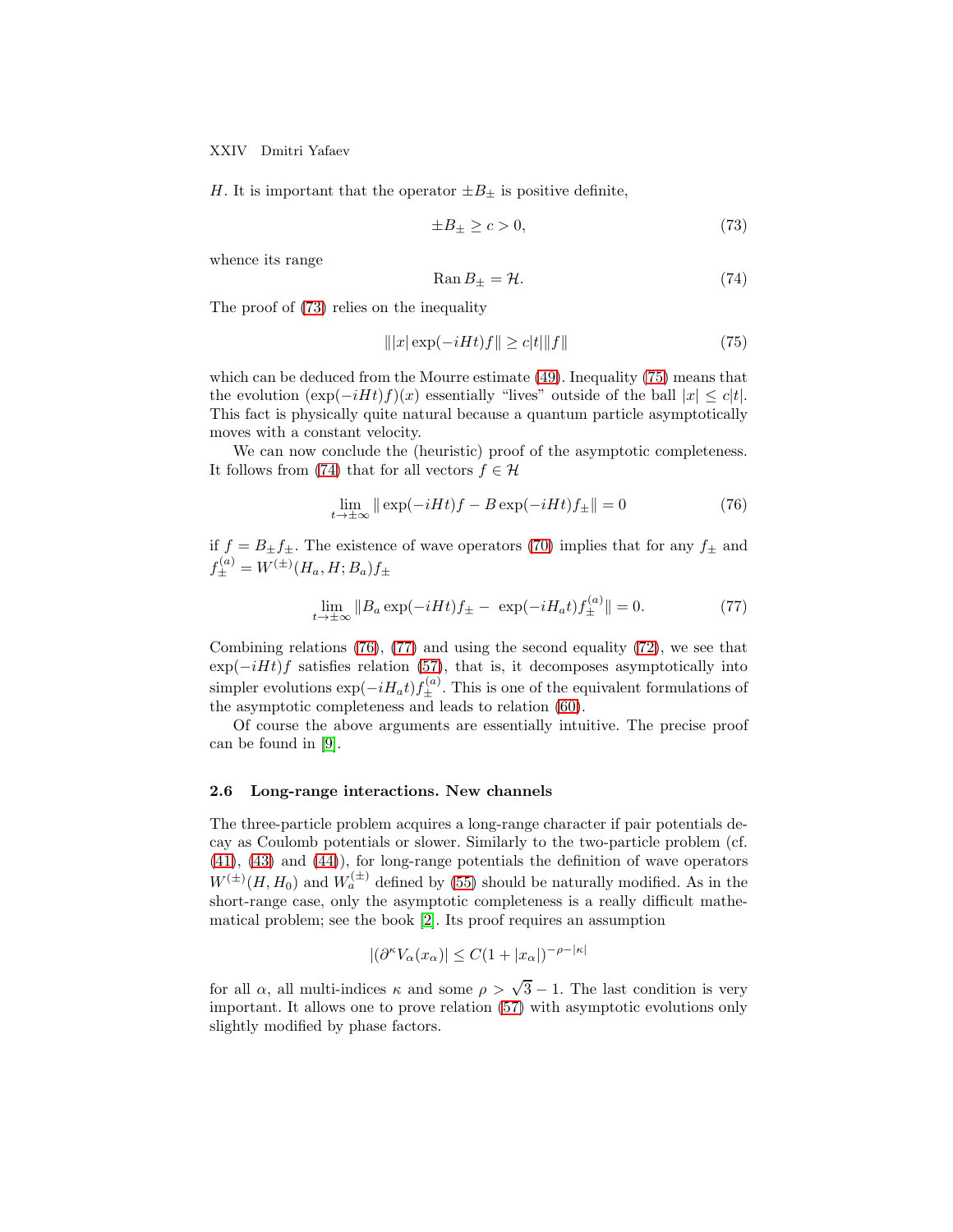On the contrary, if pair potentials  $V_{\alpha}(x)$  decay slower than  $|x_{\alpha}|^{-1/2}$ , then the traditional picture of scattering breaks down (see  $\S15$  of ([\[10\]](#page-28-4))). Actually, a three-particle system may have additional scattering channels intermediary between the channel where all three particles are asymptotically free and the channels where a couple of particles form a bound state. In these additional channels, the bound state of a couple of particles depends on a position of the third particle, and it is destroyed asymptotically.

We first consider the Schrödinger operator

$$
H = -\Delta_{x_1} - \Delta_{x_2} + V(x_1, x_2)
$$

in the space  $L^2(\mathbb{R}^{2d})$  with a sufficiently arbitrary potential  $V(x_1, x_2)$  depending on both variables  $x_1$  and  $x_2$ . Let us introduce a family of operators

$$
H(x_1) = -\Delta_{x_2} + V(x_1, x_2)
$$

acting in the space  $L^2(\mathbb{R}^d)$  in the variable  $x_2$  and depending on the parameter  $x_1 \in \mathbb{R}^d$ . Suppose that  $H(x_1)$  has an eigenvalue  $\lambda(x_1)$ , and denote the corresponding normalized eigenfunction by  $\psi(x_1, x_2)$ . Actually, it suffices to assume that  $\psi(x_1, x_2)$  is an approximate eigenfunction, that is

$$
-\Delta_{x_2}\psi(x_1,x_2) + V(x_1,x_2)\psi(x_1,x_2) = \lambda(x_1)\psi(x_1,x_2) + Y(x_1,x_2),
$$

where

$$
||Y(x_1)||_{L^2(\mathbb{R}^d_{x_2})} = O(|x_1|^{-1-\varepsilon}), \quad \varepsilon > 0, \text{ as } |x_1| \to \infty.
$$

In interesting situations the eigenvalue  $\lambda(x_1)$  tends to zero as  $|x_1| \to \infty$  slower than  $|x_1|^{-1}$ , that is,

$$
\lambda(x_1) \sim |x_1|^{-2\sigma}, \quad 2\sigma < 1.
$$

Let us consider it as an "effective" potential energy and associate (see Section 1.5) to the long-range potential  $\lambda(x_1)$  the phase function  $\Xi(x_1,t)$ . Now  $\Xi$ satisfies eikonal equation [\(42\)](#page-10-3) with  $V(x)$  replaced by  $\lambda(x_1)$ , that is

<span id="page-24-3"></span>
$$
\partial \Xi / \partial t + |\nabla_{x_1} \Xi|^2 + \lambda(x_1) = 0,\tag{78}
$$

perhaps, up to a term  $O(|x_1|^{-1-\epsilon})$ . Typically, the asymptotic behaviour of  $\psi(x_1, x_2)$  as  $\lambda(x_1) \rightarrow 0$  has a certain self-similarity:

<span id="page-24-0"></span>
$$
\psi(x_1, x_2) \sim |\lambda(x_1)|^{d/4} \Psi(\sqrt{|\lambda(x_1)|} x_2)
$$
\n(79)

for some  $\Psi \in L^2(\mathbb{R}^d)$ .

Let us introduce the operator of a modified free evolution  $U_1(t)$  in the variable  $x_1$  (cf. [\(41\)](#page-10-1)):

<span id="page-24-1"></span>
$$
(U_1(t)f_1)(x_1,x_2) = \psi(x_1,x_2) \exp(i\Xi(x_1,t))(2it)^{-d/2} \hat{f}_1(x_1/(2t)).
$$
 (80)

Our goal is to show the existence of the limits

<span id="page-24-2"></span>
$$
\lim_{t \to \pm \infty} \exp(iHt)U_1(t)f_1 =: w^{(\pm)}f_1.
$$
 (81)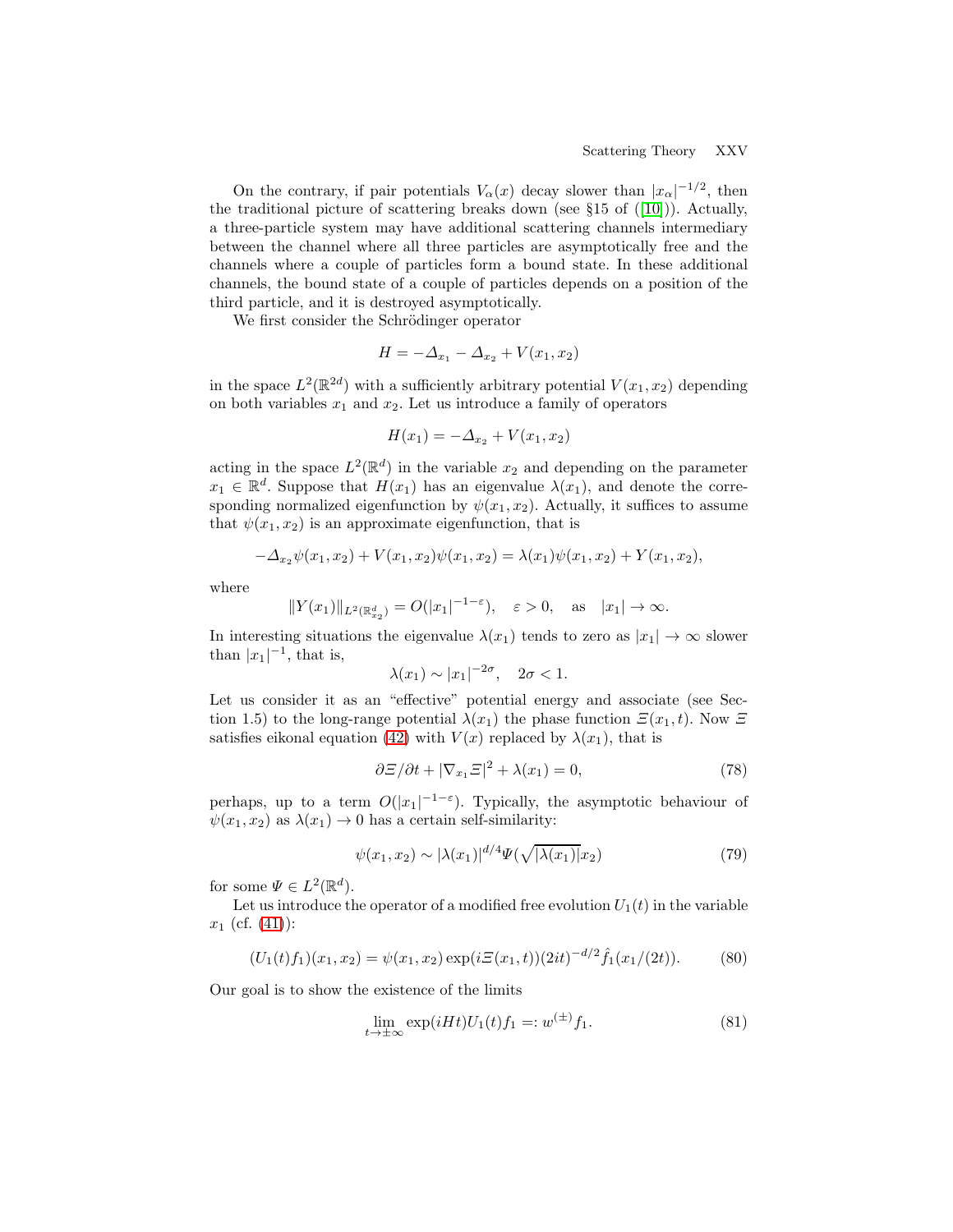XXVI Dmitri Yafaev

These limits exist (cf. Cook's criterion in Sect. 1.3) provided

<span id="page-25-0"></span>
$$
\int_{-\infty}^{\infty} \|(i\partial/\partial t - H)U_1(t)f_1\|dt < \infty \quad \text{for} \quad \hat{f}_1 \in C_0^{\infty}(\mathbb{R}^d \setminus \{0\}),\tag{82}
$$

that is,  $U_1(t) f_1$  is a reasonably good approximate solution of the time-dependent Schrödinger equation. Unfortunately, due to self-similarity [\(79\)](#page-24-0) the integrand in [\(82\)](#page-25-0) behaves as  $|t|^{-1}$  for  $|t| \to \infty$ , so condition [\(82\)](#page-25-0) is never satisfied. We verify however this condition for a evolution  $\widetilde{U}_1(t)$ ,

$$
(\widetilde{U_1}(t)f_1)(x_1,x_2) = \exp(i\sigma(4t)^{-1}|x_2|^2)(U_1(t)f_1)(x_1,x_2),
$$

containing an additionl phase factor compared to [\(80\)](#page-24-1). This implies the existence of limits [\(81\)](#page-24-2) with  $U_1$  replaced by  $U_1$ . Since, moreover,

$$
\lim_{t\to\pm\infty}\|\widetilde{U}_1(t)f_1-U_1(t)f_1\|=0,\quad \hat{f}_1\in C_0^{\infty}(\mathbb{R}^d\setminus\{0\}),
$$

the wave operators  $w^{(\pm)}$  also exist. Thus, for every  $f \in \text{Ran } w^{(\pm)}$  and  $f = w^{(\pm)} f_1$ , we have

<span id="page-25-1"></span>
$$
(\exp(-iHt)f)(x) = \psi(x_1, x_2) \exp(i\Xi(x_1, t))(2it)^{-d/2} \hat{f}_1(x_1/(2t)) + \varepsilon(x, t)
$$
 (83)

where  $\varepsilon(\cdot,t) \to 0$  in  $L^2(\mathbb{R}^{2d})$ . The wave operators  $w^{(\pm)}: L_2(\mathbb{R}^d) \to L_2(\mathbb{R}^{2d})$ are isometric and the intertwining property  $Hw^{(\pm)} = w^{(\pm)}(-\Delta_{x_1})$  holds. Their ranges are orthogonal to the ranges of the wave operators  $W_0^{(\pm)}$  and  $W_\alpha^{(\pm)}$ . According to [\(79\)](#page-24-0) functions [\(80\)](#page-24-1) "live" for large |t| in the region where  $|x_1| \sim$ |t| and  $|x_2| \sim |x_1|^{\sigma} \sim |t|^{\sigma}$ . Relation [\(83\)](#page-25-1) implies that the same is true for  $\exp(-iHt)f$  if  $f \in \text{Ran } w^{(\pm)}$ .

If  $V(x_1, x_2) = V(x_2)$ , then H is the three-particle Hamiltonian with only one non-trivial pair interaction. In this case  $\psi(x_1, x_2) = \psi(x_2)$  is an eigenfunction of this pair,  $\lambda$  does not depend on  $x_1$  and  $w^{(\pm)}$  describes scattering of the third particle on this bound state. In the general case,  $H$  can be considered as the three-particle Hamiltonian with potential energy depending sufficiently arbitrarily on positions of particles. Then  $w^{(\pm)}$  describes a channel where a pair of particles is in a bound state depending on the position of the third particle, and the third particle is being scattered by the "effective" potential  $\lambda(x_1)$ .

Let us now come back to three-particle Hamiltonians with non-trivial pair interactions. For simplicity of notation, we assume that  $m_1 = m_2 = 1/2, m_3 = \infty$ and  $V_{31} = 0$ . We fix the position of the third particle by the condition  $x_3 = 0$ . Then

$$
H = -\Delta_{x_1} - \Delta_{x_2} + V_{12}(x_1 - x_2) + V_{23}(x_2).
$$

We assume that the pair potential  $V_{12}$  is long-range,

<span id="page-25-2"></span>
$$
V_{12}(x_1 - x_2) = v_{12}|x_1 - x_2|^{-\rho}, \quad v_{12} > 0, \quad \rho < 1/2,
$$
 (84)

for sufficiently large positive  $x_1 - x_2$  and  $V_{23}(x_2)$  is short-range and repulsive. We also suppose that particles are one-dimensional, that is,  $d = 1$ . Then we use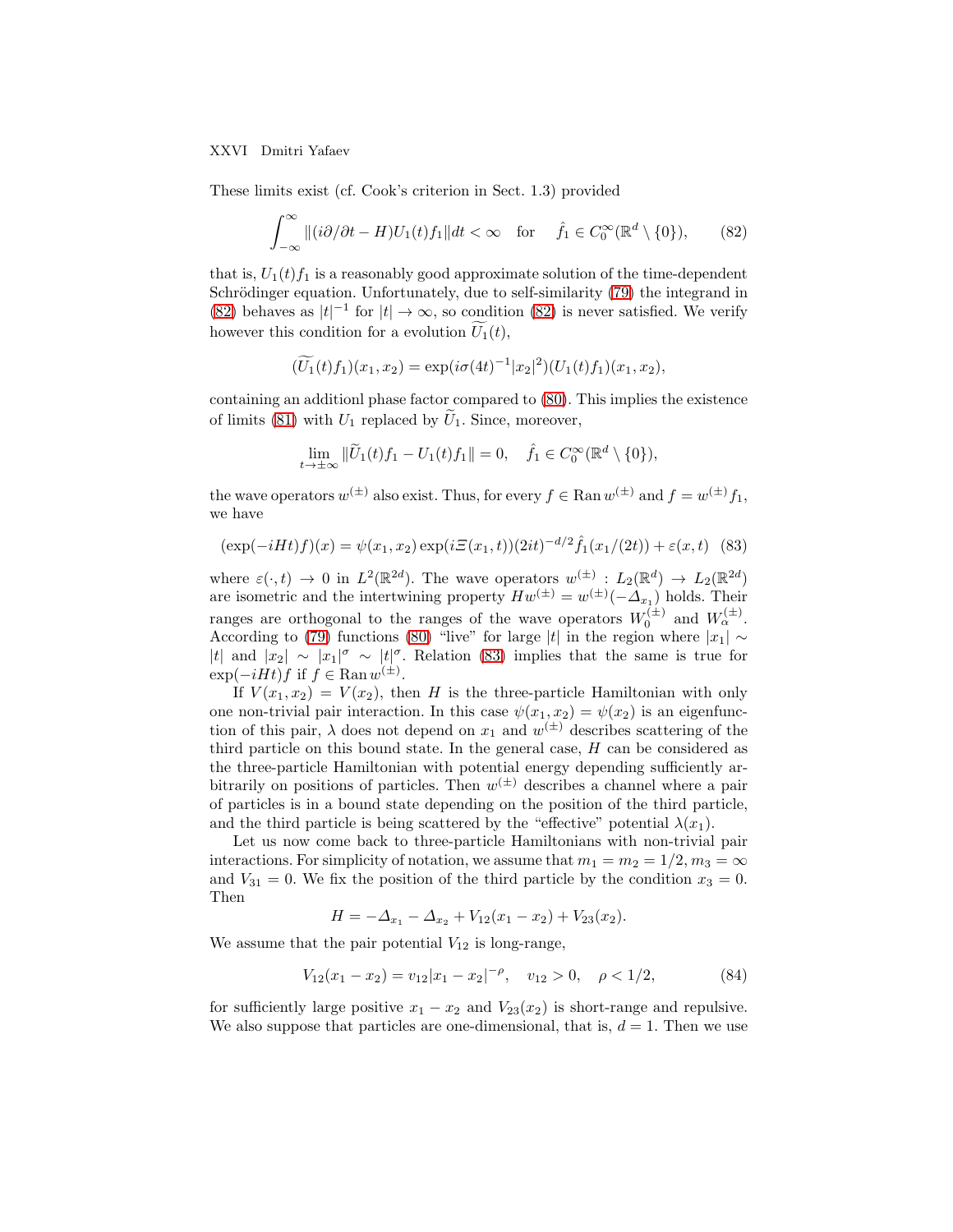that for large  $x_1 > x_2 \geq 0$ , potential [\(84\)](#page-25-2) is well approximated by the linear function

<span id="page-26-0"></span>
$$
v_{12}(|x_1|^{-\rho} + |x_1|^{-\rho-1}x_2)
$$
\n(85)

of the variable  $x_2$ . This allows us to construct the function  $\psi(x_1, x_2)$  by the following procedure. Let  $\Lambda$  be any eigenvalue and  $\Psi$  be the corresponding eigenfunction (the Airy function) of the equation

$$
-\Psi''(x_2) + v_{12}\rho x_2 \Psi(x_2) = A\Psi(x_2), \quad x_2 \ge 0, \quad \Psi(0) = 0,
$$

extended by zero to  $x_2 \leq 0$ . Define the function  $\psi(x_1, x_2)$  and the "potential"  $\lambda(x_1)$  by the equations

$$
\psi(x_1, x_2) = |x_1|^{-\sigma/2} \Psi(|x_1|^{-\sigma} x_2), \quad \sigma = (\rho + 1)/3,
$$

$$
\lambda(x_1) = v_{12}|x_1|^{-\rho} + \Lambda |x_1|^{-2\sigma},
$$

and let  $\Xi(x_1,t)$  be the phase function associated to the long-range potential  $\lambda(x_1)$ , that is,  $\Xi(x_1,t)$  is an (approximate) solution of equation [\(78\)](#page-24-3). Let the evolution  $U_1(t)$  be defined by formula [\(80\)](#page-24-1). Then the wave operator  $w^{(\pm)}$ :  $L^2(\mathbb{R}_+) \to L^2(\mathbb{R})$  defined by equality [\(81\)](#page-24-2) exists.

Note that for  $f \in \text{Ran } w^{(\pm)}$ , the solution  $u(t) = \exp(-iHt)f$  of the Schrödin-ger equation [\(1\)](#page-0-0) "lives" for  $t \to \pm \infty$  in the region where  $x_1 \sim |t|$  and  $x_2 \sim |t|^{\sigma}$ for  $\sigma \in (1/3, 1/2)$ . Such solutions describe a physical process where the second particle is relatively close to the third one and the first particle is far away. The pair (23) is bound by a potential depending on the position of the first particle, but this bound state is evanescent as  $|t| \to \infty$ . One can imagine, for example, that the first particle moves to  $+\infty$  and  $x_1$  grows as  $|t|$  as  $|t| \to \infty$ , the second particle is jammed to the origin by a repulsive interaction with the first particle. In the long run, it escapes to  $+\infty$  but  $x_2 \sim |t|^{\sigma}$  for large |t|.

Similar phenomenon occurs if  $v_{12} < 0$  in [\(84\)](#page-25-2). In this case the first particle moves "freely" to  $-\infty$ , and the second one is located in the potential well [\(85\)](#page-26-0).

## 2.7 Discrete spectrum

Here we suppose that that the dimension of particles  $d = 3$ . Recall that, in the two-particle systems, the negative spectrum emerges if the interaction  $V(x)$ has a sufficiently large negative part. It is infinite if  $V(x)$  tends to zero slower than  $|x|^{-2}$ . For example, this is the case for the Coulomb negative potential. Otherwise, the discrete spectrum of the operator  $-(2m)^{-1}\Delta + V(x)$  is finite.

Let us now discuss three-particle Hamiltonians  $H$ . The crucial difference between the cases of two and three particles is that, for three-particle systems, the potential energy does not tend to zero even after the separation of the centerof-mass motion. Let the operator  $H^{\alpha}$  be defined by equality [\(54\)](#page-16-2), let  $\lambda_{\alpha,1}$  be its lowest eigenvalue (we set  $\lambda_{\alpha,1} = 0$  if  $H^{\alpha} \geq 0$ ) and

<span id="page-26-1"></span>
$$
E = \min_{\alpha} \{ \lambda_{\alpha,1} \}. \tag{86}
$$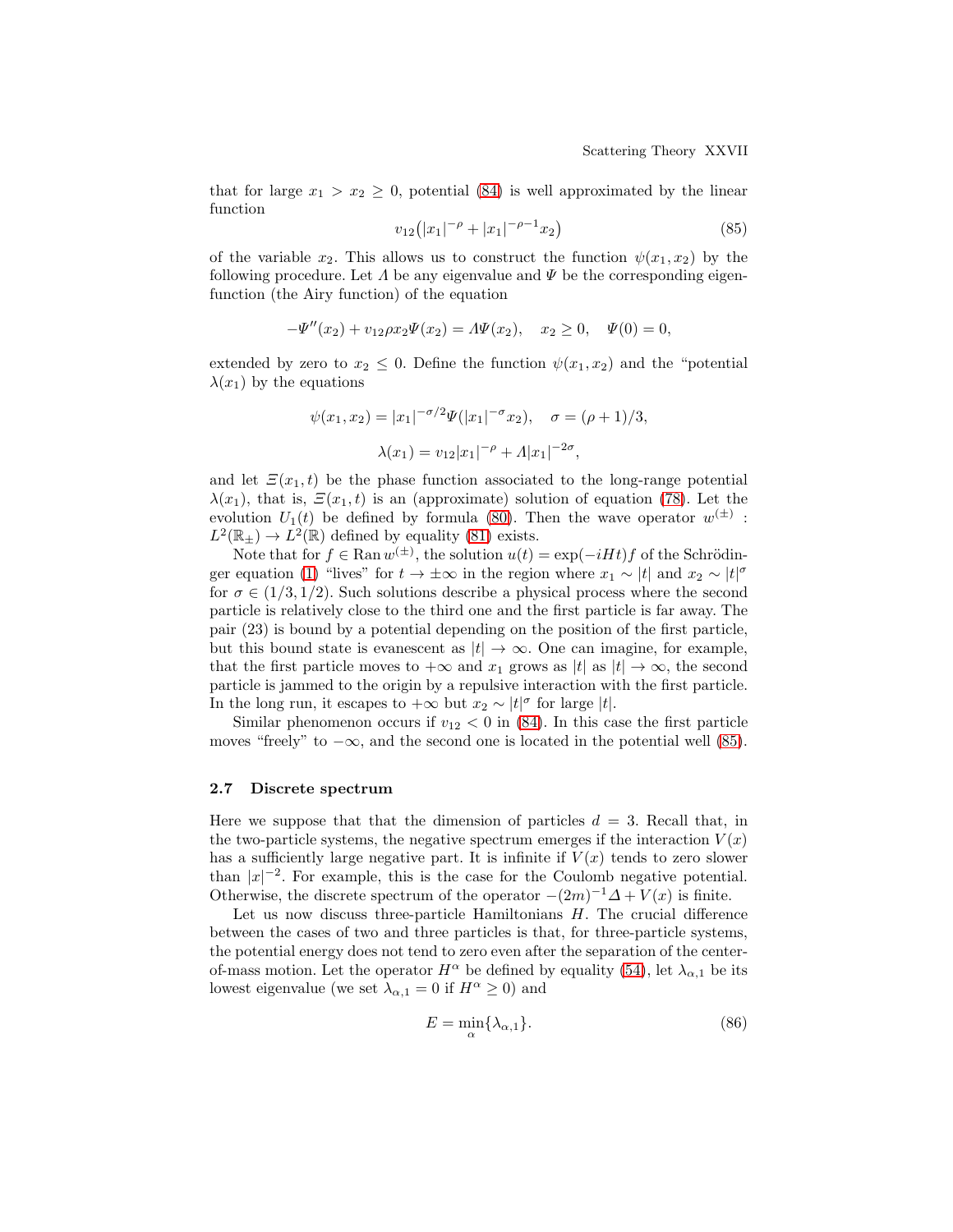#### XXVIII Dmitri Yafaev

If  $H^{\alpha} \geq 0$ , for all  $\alpha$ , we set  $E = 0$ . It follows from the asymptotic completeness  $(56)$  that the essential spectrum of the three-particle Hamiltonian H coincides with the half-axis  $[E, \infty)$ . This assertion (known as the Hunziker-Van Winter-Zhislin theorem) is true for all pair potentials  $V_{\alpha}(x_{\alpha})$  decaying at infinity and naturally extends to an arbitrary number of particles.

We here briefly discuss the discrete spectrum of three-particle systems lying below the bottom E of the essential spectrum. In the case  $E < 0$ , the situation is, roughly speaking, similar to two-particle systems (see [\[8\]](#page-28-8) and §3.9 in the book [\[1\]](#page-28-9)). For pair potentials  $V_{\alpha}(x_{\alpha})$  decaying faster than  $|x_{\alpha}|^{-2}$ , three-particle Hamiltonians  $H$  may have only finite discrete spectra. It is also possible that long-range pair potentials compensate each other. Consider, for example, the ion of the hydrogen atom consisting of one proton and two electrons. Now the bottom of the essential spectrum is determined by the lowest bound state of the hydrogen atom. The extra electron interacts with the atom by the Coulomb potentials. One of them is attractive and another repulsive so that the effective interaction of the "free" electron with the atom is short-range. Therefore the hydrogen ion has only a finite number of bound states. One of possible proofs of these results given in [\[8\]](#page-28-8) relies on the compactness of the operator  $Q_{\alpha,\beta}(E)$ defined by formula [\(64\)](#page-19-1).

The situation is drastically different in the case  $E = 0$  where the two-particle intuition does not work. Now the finiteness of the negative spectrum of threeparticle Hamiltonians  $H$  is determined by so-called zero-energy resonances of two-particle operators  $H^{\alpha}$ .

Let us recall this notion; see [\[10\]](#page-28-4),  $\S 3.1$ , for more details. Consider the Schrödinger operator  $H = -(2m)^{-1}\Delta + V(x)$  in the space  $L^2(\mathbb{R}^3)$  with a negative nontrivial potential  $V(x)$  which tends to zero faster than  $|x|^{-2}$  as  $|x| \to \infty$ . To introduce a notion of the zero-energy resonance, it is convenient to consider a family of operators

<span id="page-27-0"></span>
$$
H(\kappa) = -(2m)^{-1}\Delta + \kappa V(x) \tag{87}
$$

with the coupling constant  $\kappa \geq 0$ . The operators  $H(\kappa) \geq 0$  for small  $\kappa$ , and there exists  $\kappa_0$  such that for  $\kappa > \kappa_0$  negative spectrum emerges. One says that, for the critical value  $\kappa_0$ , the operator  $H(\kappa_0)$  has a zero-energy resonance. Its resolvent  $(H(\kappa_0) - zI)^{-1}$  has a singularity at the spectral point  $z = 0$  so that zero-energy resonances are somewhat similar to bound states; sometimes they are even called half-bound states.

It turns out that the discrete spectrum of three-particle Hamiltonians  $H$  is finite if at most one operator  $H^{\alpha} = -(2m_{\alpha})^{-1}\Delta + V_{\alpha}(x)$  has a zero-energy resonance. On the contrary, if two or three operators  $H^{\alpha}$  have zero-energy resonances, then the Hamiltonian  $H$  has infinite number of negative eigenvalues. The last result, known as the Efimov effect, looks counter-intuitive since pair interactions  $V_{\alpha}(x_{\alpha})$  between particles may even have finite supports.

Let us give heuristic arguments showing that this surprising result is neverthe less plausible. For simplicity, we consider identical particles, that is,  $m_{\alpha} =: m$ and  $V_{\alpha} =: V$  do not depend on  $\alpha$ . For  $\kappa < \kappa_0$ , operators [\(87\)](#page-27-0) do not have negative eigenvalues so that the spectrum of the corresponding operator  $H(\kappa)$  coincides